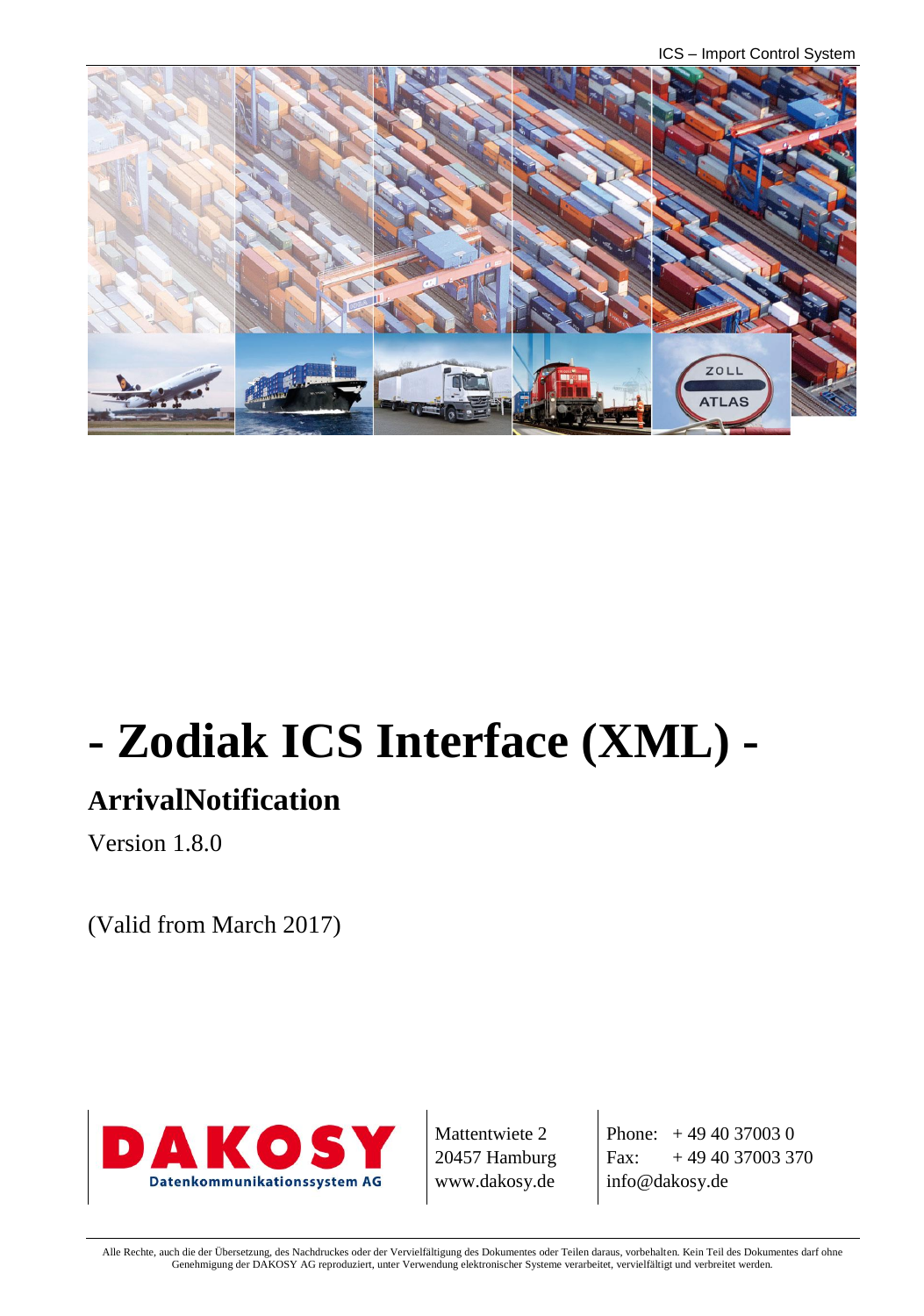### **Change history**

| <b>Version</b> | <b>Chapter/Section</b> | <b>Reason</b>                                                                                                                                                                                                                                                                                                        | <b>Name</b>    | <b>Date</b> |
|----------------|------------------------|----------------------------------------------------------------------------------------------------------------------------------------------------------------------------------------------------------------------------------------------------------------------------------------------------------------------|----------------|-------------|
| 1.2            | All                    | <b>Initial Document</b>                                                                                                                                                                                                                                                                                              | <b>Blanken</b> | 10.09.2010  |
| 1.3            |                        | Version number in element <version> should read<br/>"007"<br/>Element <arrivalitems> is now optional</arrivalitems></version>                                                                                                                                                                                        | <b>Blanken</b> | 15.10.2010  |
| 1.4            |                        | Added Elements needed for sending Arrival<br>Notifications to Dutch customs:<br>- CertificateRegistry<br>- CertificateRegistrationDate<br>- CertificateRegistrationPlace<br>- PortOfArrivale<br>- LastPortOfCall<br>- OtherLastPortOfCall                                                                            | <b>Blanken</b> | 25.11.2010  |
| 1.5.2          |                        | Added additional elements needed for sending<br>Arrival Notifications to Dutch customs:<br>- Purpose of Call<br>- Number of Crew<br>- Number of Passengers<br>- Means of Transport Position                                                                                                                          |                | 03.02.2011  |
| 1.6.0          |                        | Added new field CallReferenceNumber for ENS to<br>Dutch customs<br>Amended ETA Date<br>(ExpectedDateAndTimeOfArrival) so that it can be<br>sent as xs:dateTime<br>Added Name2 for all addresses, this is used for<br>messages to Finnish customs only.<br>Corrected documentation regarding "Unloading<br>Indicator" | <b>Blanken</b> | 31.03.2011  |
| 1.7.0          |                        | Addition of Branch No.                                                                                                                                                                                                                                                                                               | Diettrich      | 15.09.2012  |
| 1.8.0          |                        | Updated guide version in connection with ATLAS<br>release 8.7                                                                                                                                                                                                                                                        | Diettrich      | 30.01.2017  |

### **Change requests**

#### **DAKOSY Datenkommunikationssystem AG**  Mattentwiete 2

20457 Hamburg

| 1. Phone: | $+494037003 - 0$   |
|-----------|--------------------|
| $2.$ Fax: | $+494037003 - 370$ |
| 3. Email: | info@dakosy.de     |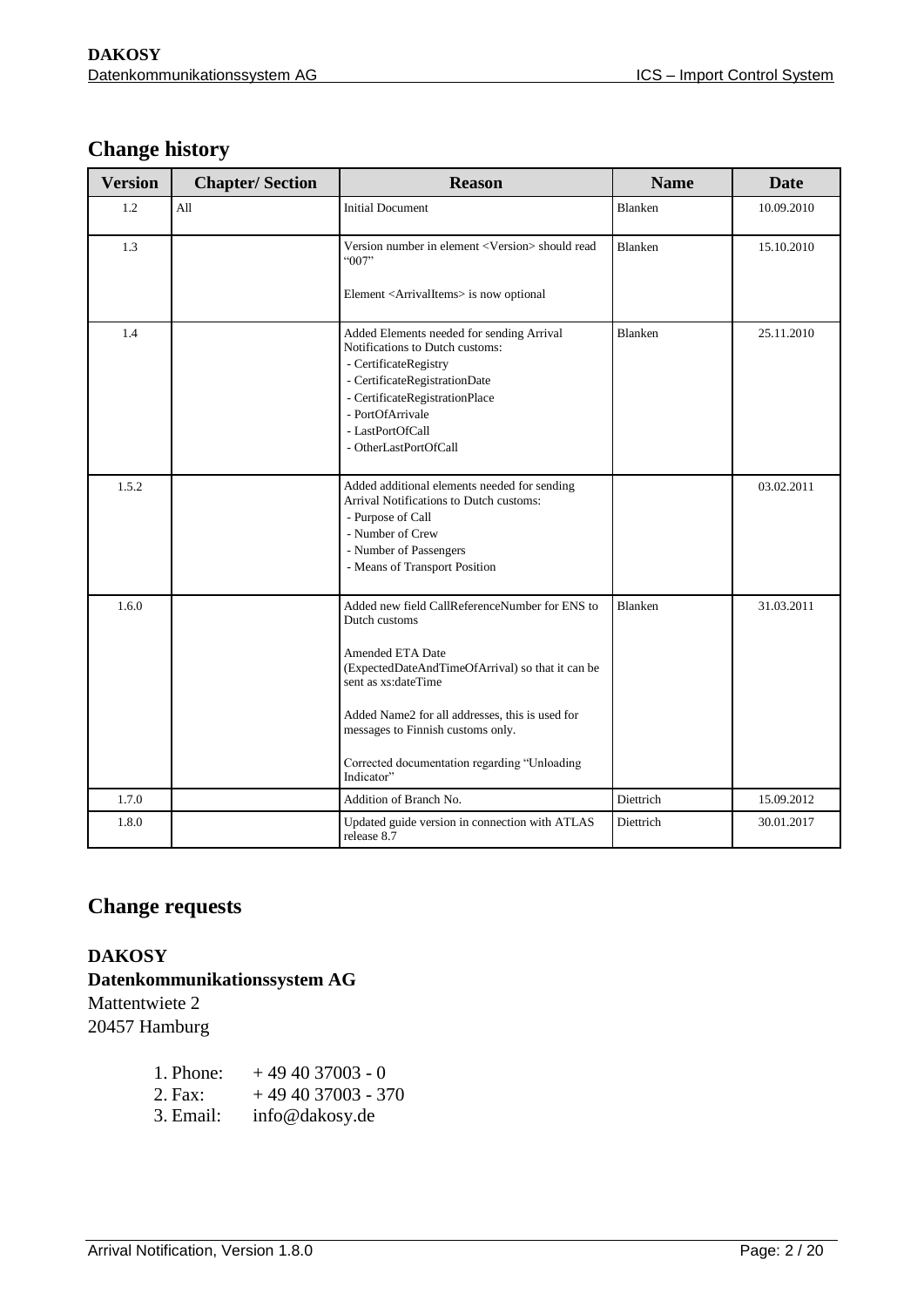#### **Used tools**

|                | Number Used tools                                                 |
|----------------|-------------------------------------------------------------------|
| W <sub>1</sub> | This document has been created using <i>Microsoft Word 2010</i> . |

#### **Liability**

1. Please note that no liability claims can be derived towards DAKOSY AG for the content of this manual, despite careful development and examination of this document!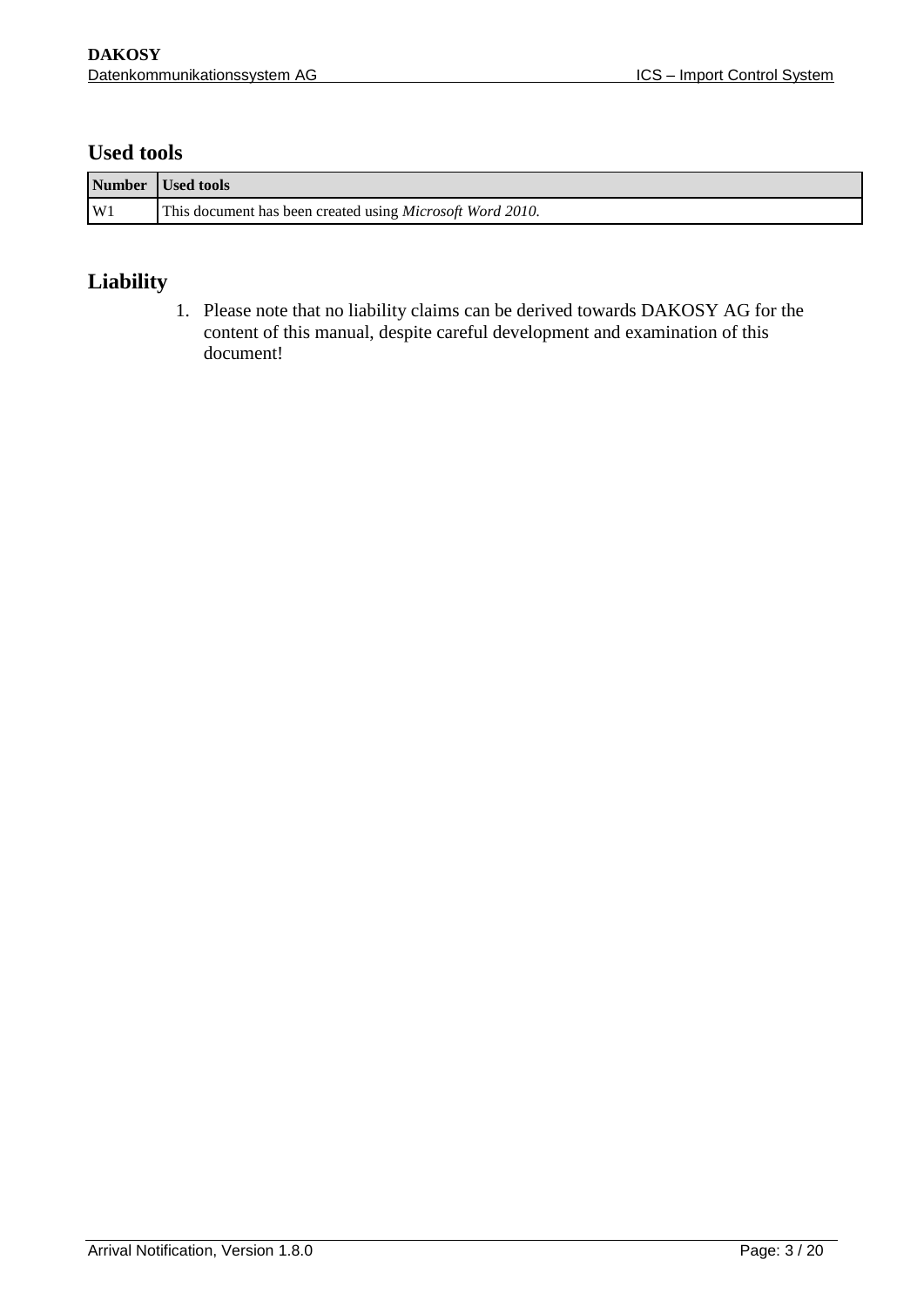### **Table of contents**

| 2.3 |  |
|-----|--|
|     |  |
|     |  |
|     |  |
|     |  |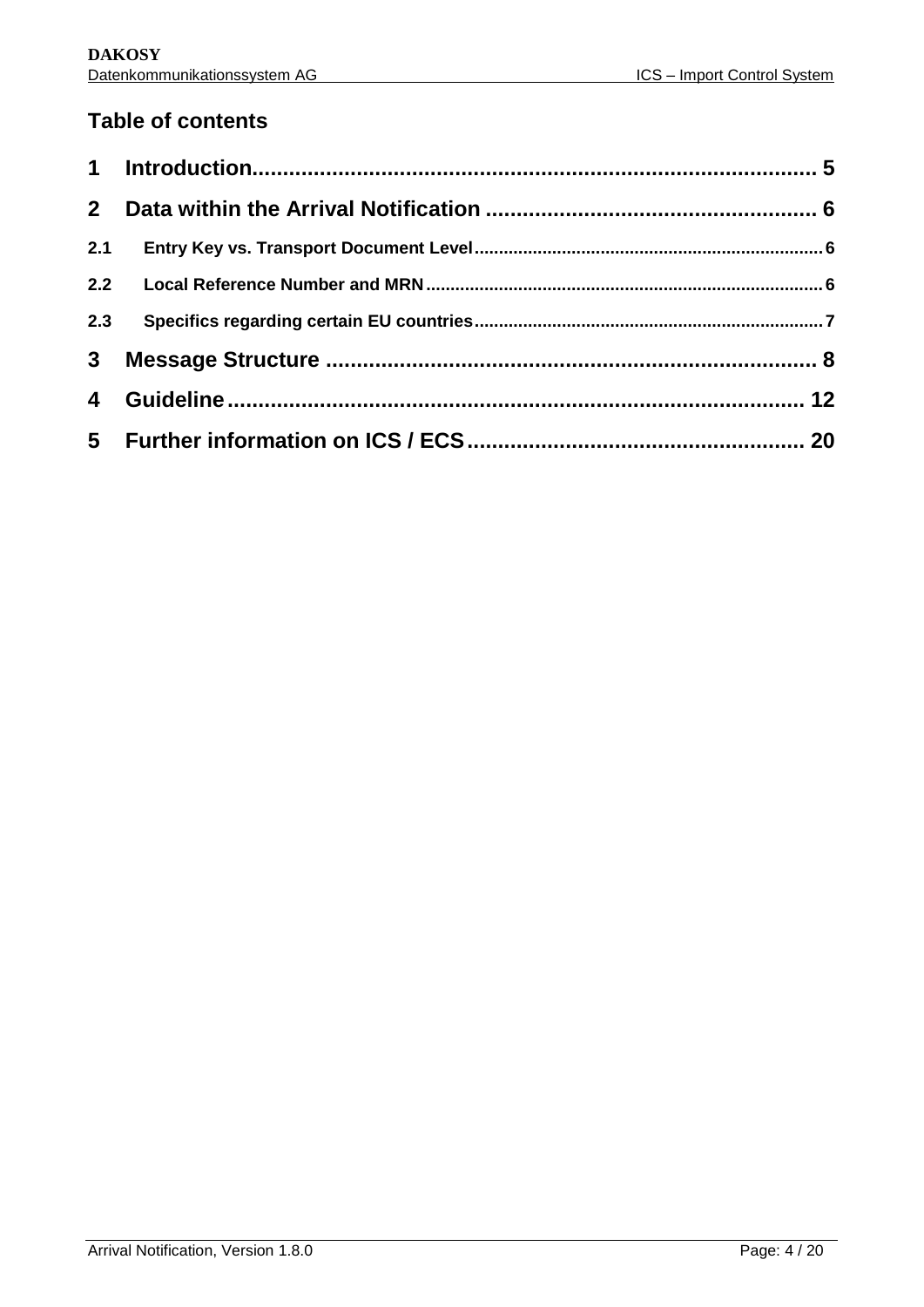### <span id="page-4-0"></span>**1 Introduction**

This document describes the XML message ArrivalNotification. Within the ZODIAK ICS XML interface this message is used by customers to file arrival notifications for ENS declarations.

**Note: General information about messages used within the ZODIAK ICS XML interface, a basic message flow diagram as well as a description of the metadata elements/types can be found in the "General Information" document for the XML Interface.**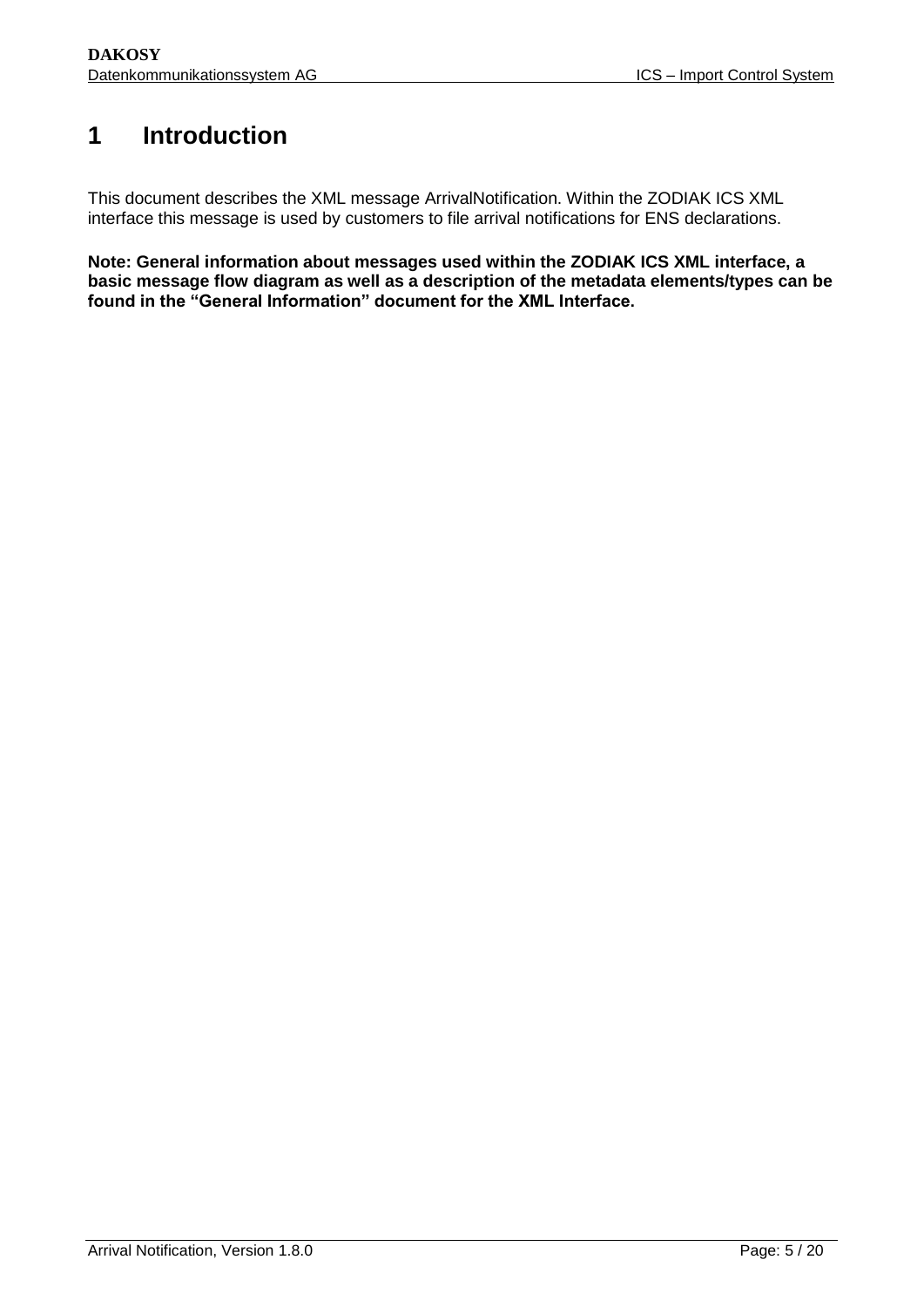### <span id="page-5-0"></span>**2 Data within the Arrival Notification**

This document describes one of the messages used with ZODIAK ICS to send the Arrival Notification to customs. This message has to be sent to customs before or (at the latest) upon arrival of an inbound vessel at the first customs office at entry.

### <span id="page-5-1"></span>**2.1 Entry Key vs. Transport Document Level**

The EU customs law allows to send Diversion and Arrival Notification messages either on "Entry Key" or on "Transport Document / MRN" Level.

Essentially, "Entry Key level" requires the sender to submit information on the means of transport, first customs office at entry and time of arrival at the first customs office at entry only. The customs system would then use this data and search it's database for ENS declarations where transport information, customs office and arrival date match with the arrival notification. The arrival notification will then be filed for these declarations.

The "Transport Document / MRN level" allows the party sending the Arrival Notification to explicitly specify transport document references and MRNs for the goods which arrived with a certain vessels. The arrival notification would be filed only for those declarations matching these more specific criteria.

### <span id="page-5-2"></span>**2.2 Local Reference Number and MRN**

- **Local Reference Number ("Bezugsnummer")**: The Local Reference Number is a reference assigned by the declarant which should allow the declarant to link a declaration to data in his own IT system. Since Diversion Requests and Arrival Notices can be done on Entry Key level while the ENS declaration usually will be done on shipment level<sup>1</sup>, the Local Reference Number of Diversion Request and Arrival Notice can be different from the ones of the Entry Summary Declaration. The LRN has to be unique per customer, i.e. it cannot be used twice.
- **Arrival Notification MRN:** The EU customs system does indeed assign a new MRN to the arrival notification (i.e. a specific MRN which is different from the MRNs assigned to the ENS declarations affected by the Arrival Notice). However, this MRN currently does not have to be re-sent with any further messages.

-

 $<sup>1</sup>$  However, there is no obligation to do so</sup>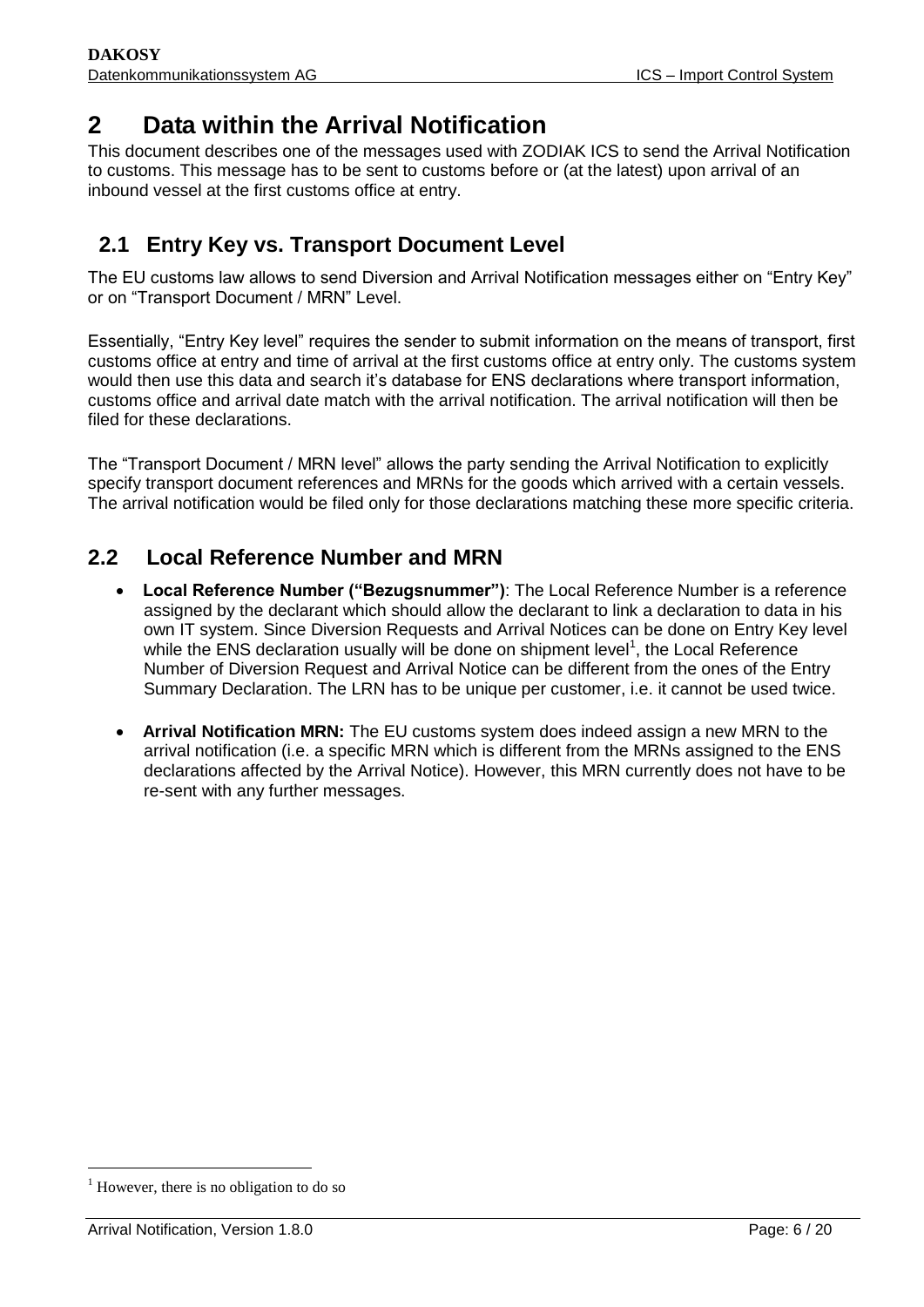### <span id="page-6-0"></span>**2.3 Specifics regarding certain EU countries**

#### *(valid at the date of issue; see document footer)*

- **GERMANY:** Even though an arrival notification on Entry Key Level is possible, German customs still requires information on the total number of packages and total gross weight of the cargo aboard the vessel.
- **ITALY:** Italian customs do not implement the arrival notice. The AN is covered by the existing, local procedures instead.
- **NETHERLANDS**: Dutch customs require lots of additional details when receiving the Arrival Notification, such as a vessel's gross and net tonnage. The data fields within the arrival message of the ZODIAK ICS interface have to be filled in and are checked only if the code of the first customs office at entry starts with "NL".
- **SLOVENIA**: Slovenian customs currently allow for arrival notices on MRN level only
- **SPAIN:** Spanish customs do not implement the arrival notice. The AN is covered by the existing, local procedures instead.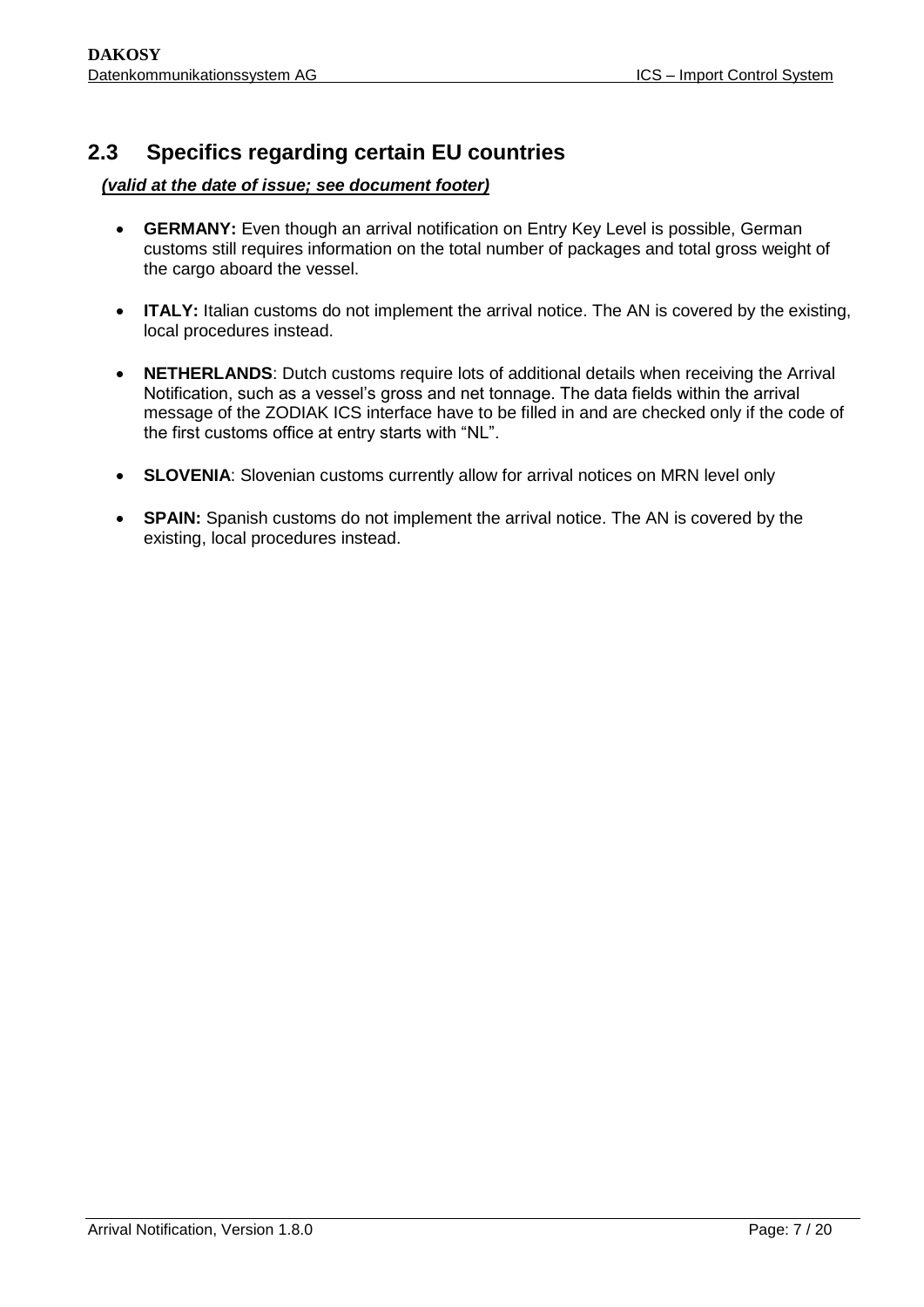## <span id="page-7-0"></span>**3 Message Structure**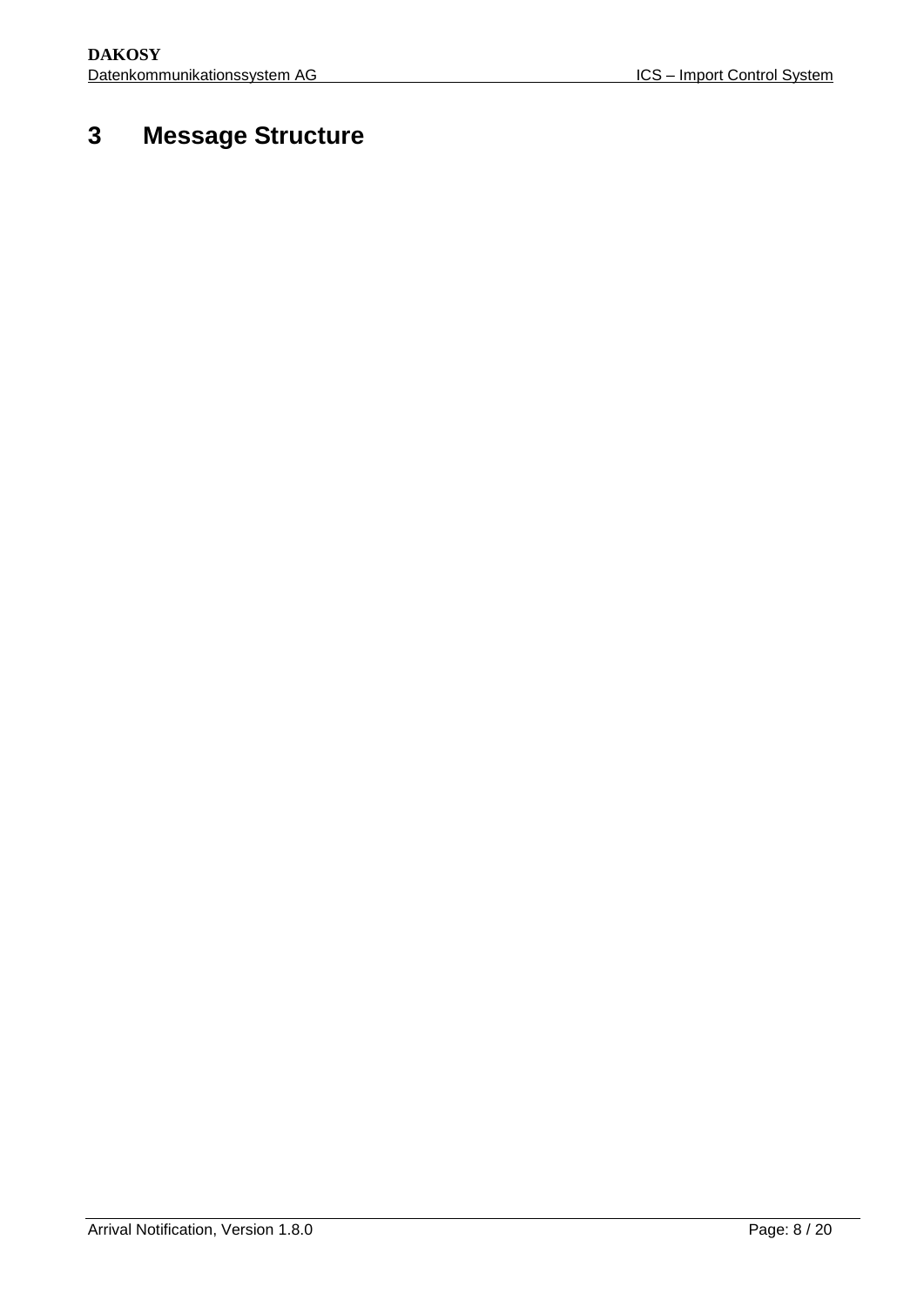L

**DAKOSY**<br>Datenkommunikationssystem AG<br>Datenkommunikationssystem AG<br>
Batenkommunikationssystem AG Datenkommunikationssystem AG

| <b>Occurrence</b>      | Element/Attribute                                |
|------------------------|--------------------------------------------------|
|                        |                                                  |
|                        | <b>ICSMessage</b>                                |
| 11                     | xs:sequence                                      |
| 1                      | <b>Transaction</b>                               |
| 1<br>1                 | xs:sequence<br>- IOPartner                       |
| 0                      | - IODivision1                                    |
| 0<br>1                 | - IODivision2                                    |
| 1<br>0                 | - IODivision3                                    |
| 1                      | - OrgUnit                                        |
| 1                      | - IOReference                                    |
| 1                      | - IODateTime                                     |
| $\ldots$ 1             | - Version                                        |
| $\cdot$ 1              | <b>Messages</b>                                  |
| $\ldots$ 1             | xs:sequence                                      |
| 1<br>1                 | xs:choice                                        |
| $\ldots$ 1<br>0        | <b>ArrivalNotification</b>                       |
| 1<br>1                 | xs:sequence                                      |
| 1                      | <b>ObjectIdentification</b>                      |
| 1<br>1                 | xs:sequence<br>- LocalReferenceNumber            |
| $\cdot$ 2              | - ObjectAction                                   |
| $\ldots$ 1<br>$\Omega$ | - TypeOfDeclaration                              |
| 1<br>0                 | <b>Operator</b>                                  |
| $\ldots$ 1             | Header                                           |
| 1                      | xs:sequence                                      |
| $\ldots$ 1             | <b>TransportModeAtBorder</b>                     |
| 1<br>0                 | IdentityOfMeansOfTransportAtBorder               |
| 1                      | xs:sequence                                      |
| 1<br>0                 | - NationalityCrossingBorder                      |
| 1<br>0<br>1<br>0       | - IdentityCrossingBorder<br>- NameCrossingBorder |
| 1                      | <b>MeansOfTransportDetails</b>                   |
| 0<br>1                 | - xs:sequence                                    |
|                        | - CertificateOfRegistry                          |
|                        | CertificateRegistrationDate                      |
|                        | CertificationRegistrationPlace                   |
| 1                      | GrossTonnage                                     |
| 1                      | <b>NetTonnage</b>                                |
| $\dots$ 1<br>0         | <b>CallInformation</b>                           |
| 1                      | - xs:sequence                                    |
| 1<br>1<br>0            | - PurposeOfCall<br>- CallReferenceNumber         |
| 1                      | - NumberOfCrew                                   |
| 1                      | - NumberOfPassengers                             |
| 1                      | - MeansOfTransportPosition                       |
| 1<br>0                 | ConveyanceReferenceNumber                        |
| 1<br>0                 | <b>ETD</b>                                       |
| 1                      | <b>DateAndTimeOfPresentation</b>                 |
| 1                      | <b>ExpectedDateAndTimeOfArrival</b>              |
| 1<br>0                 | CountryCodeOfOfficeOfFirstEntryDeclared          |
| 0<br>1                 | WarehouseReferenceNumber                         |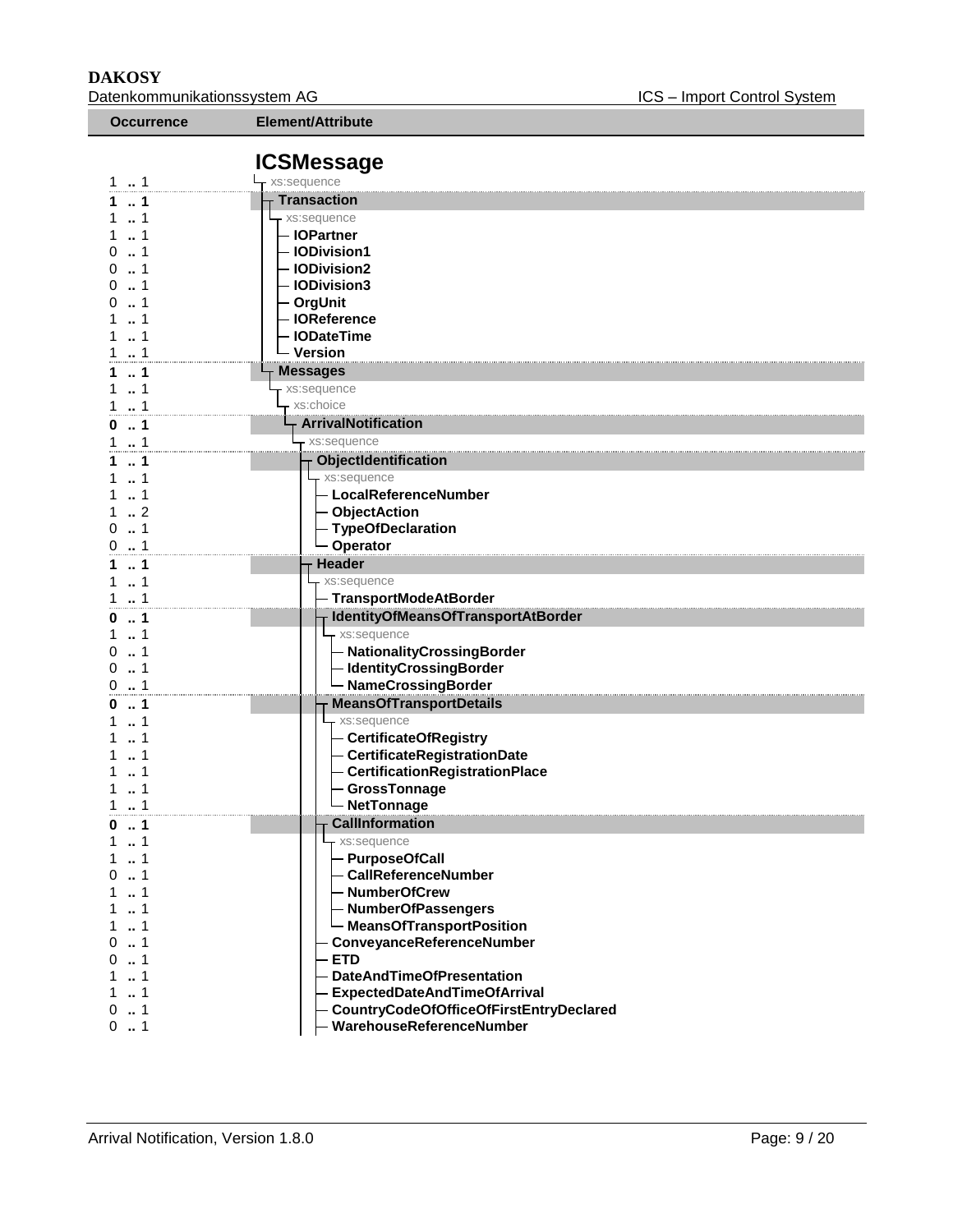#### **DAKOSY**  Datenkommunikationssystem AG

| <b>Occurrence</b>    | Element/Attribute              |
|----------------------|--------------------------------|
| 01                   | - UnloadingIndicator           |
| 01                   | - PortOfArrival                |
| 0.1                  | - PortOfArrivalName            |
| 0.1                  | - LastPortOfCall               |
| 1                    | <b>OtherLastPortsOfCall</b>    |
| 1                    | - xs:sequence                  |
| 9                    | └ OtherLastPortOfCall          |
| $\cdot$ 1            | - TotalNumberOfArrivalItems    |
| $\dots$ 1            | - TotalNumberOfArrivalPackages |
| 1                    | - TotalGrossMass               |
| 1                    | <b>TraderAtEntryCarrier</b>    |
| 1                    | xs:sequence                    |
| $\cdot$ 1            | - TIN                          |
| 1<br>0               | <b>BranchNumber</b>            |
| 1                    | <b>Address</b>                 |
| 1                    | xs:sequence                    |
| 1<br>$^{\circ}$      | - Name                         |
| 1                    | - Name2                        |
| 0<br>- 1             | - StreetAndNumber              |
| 0                    | - Country                      |
| $\ldots$ 1<br>U      | - Postcode                     |
| 1                    | - City                         |
| $\dots$ 1<br>0       | LanguageCode                   |
| $0 \t  1$            | xs:sequence                    |
| 1                    | <b>ContactPerson</b>           |
| 1                    | - xs:sequence                  |
| $\mathbb{R}^2$<br>-1 | – Name                         |
| 1<br>0               | - CompanyPosition              |
| 1<br>1<br>0          | - PhoneNumber<br>– Fax         |
| 1<br>0               | - EmailAddress                 |
| 1<br>0               | - RIN                          |
| 1<br>0               | <b>Agent</b>                   |
| $\ldots$ 1           | xs:sequence                    |
| $\dots$ 1<br>0       | – TIN                          |
| 1<br>0               | - BranchNumber                 |
| 1<br>o               | <b>Address</b>                 |
| 1<br>1               | - xs:sequence                  |
| 1<br>0               | - Name                         |
| 0<br>. . 1           | - Name2                        |
| $\dots$ 1<br>0       | - StreetAndNumber              |
| 1<br>0               | – Country                      |
| . . 1<br>0           | - Postcode                     |
| 1                    | - City                         |
| 1<br>0               | LanguageCode                   |
| 0.1                  | xs:sequence                    |
| $\ldots$ 1<br>0      | <b>ContactPerson</b>           |
| $\dots$ 1<br>1       | - xs:sequence                  |
| 1                    | - Name                         |
| . . 1<br>0           | - CompanyPosition              |
| 1                    | - PhoneNumber                  |
| 0.1                  | - Fax                          |
| $0 \t  1$            | <b>EmailAddress</b>            |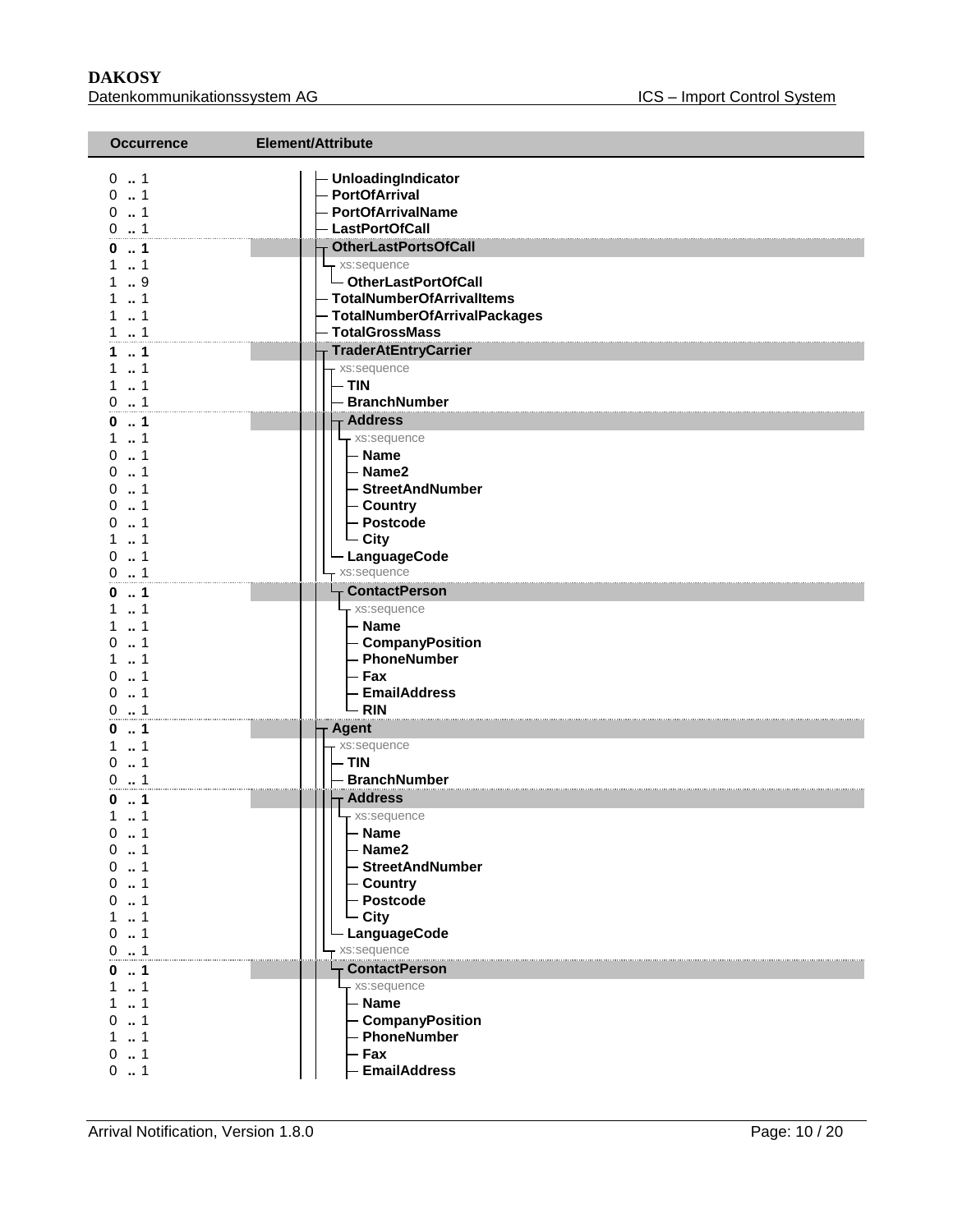**DAKOSY**<br>Datenkommunikationssystem AG<br>Datenkommunikationssystem AG<br>
Batenkommunikationssystem AG Datenkommunikationssystem AG

| <b>Occurrence</b> | <b>Element/Attribute</b>                                                                 |
|-------------------|------------------------------------------------------------------------------------------|
|                   | $-$ RIN<br>- xs:choice<br>- CustomsOfficeActualOfficeOfFirstEntry<br><b>LocationCode</b> |
|                   | <b>Arrivalltems</b>                                                                      |
|                   | xs:sequence                                                                              |
| 99999             | <b>Arrivalltem</b>                                                                       |
|                   | xs:sequence                                                                              |
|                   | GoodsItemNumber                                                                          |
|                   | <b>TransportDocumentData</b>                                                             |
|                   | xs:sequence                                                                              |
|                   | - DocumentType                                                                           |
|                   | - TransportDocumentReference                                                             |
|                   | <b>CustomsDataReferences</b>                                                             |
|                   | xs:sequence                                                                              |
| 99999             | <b>CustomsDataReference</b>                                                              |
|                   | - xs:sequence                                                                            |
|                   | - MRN                                                                                    |
|                   | - CountryCodeOfOfficeOfFirstEntry                                                        |
|                   | <b>GoodsItemNumbers</b>                                                                  |
|                   | - xs:sequence                                                                            |
| 999               | └─ GoodsItemNumber                                                                       |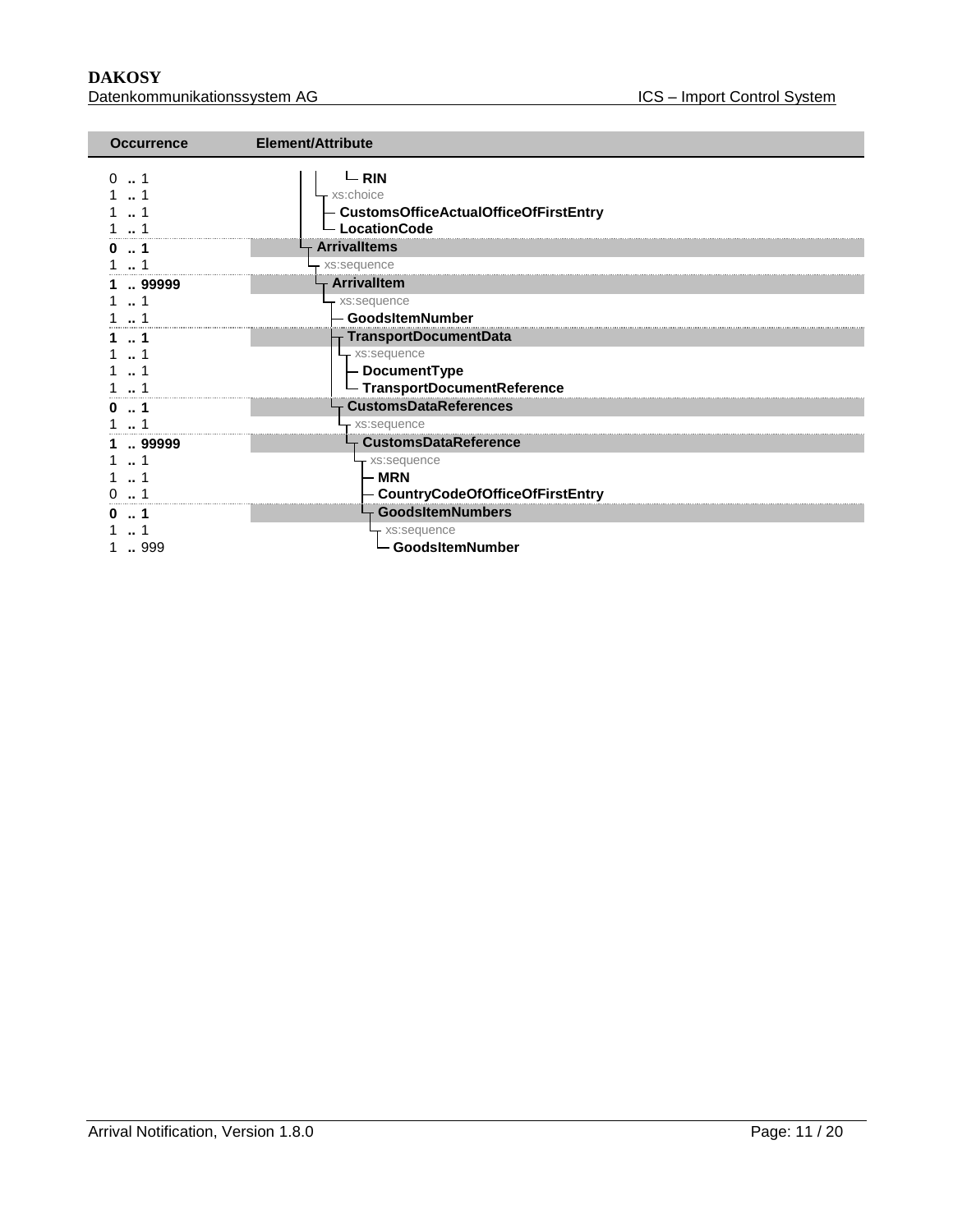### **4 Guideline**

<span id="page-11-0"></span>

| <b>Element/Attribute</b> | <b>Annotation</b>  |                                                                                                                 |  |
|--------------------------|--------------------|-----------------------------------------------------------------------------------------------------------------|--|
| xs:sequence              | Occurence          | $1 \t  1$                                                                                                       |  |
| <b>Transaction</b>       | Occurence          | $1 \quad 1$                                                                                                     |  |
| xs:sequence              | Occurence          | 1.1                                                                                                             |  |
| <b>IOPartner</b>         | Occurence          | $1 - 1$                                                                                                         |  |
|                          | Length             | . 10                                                                                                            |  |
| <b>IODivision1</b>       | Occurence          | $0 \t . \t 1$                                                                                                   |  |
|                          | Length             | . 10                                                                                                            |  |
| <b>IODivision2</b>       | Occurence          | $0 \t  \t 1$                                                                                                    |  |
|                          | Length             | . 10                                                                                                            |  |
| <b>IODivision3</b>       | Occurence          | $0 \t - 1$                                                                                                      |  |
|                          | Length             | . 10                                                                                                            |  |
| OrgUnit                  | Occurence          | $0 \t  1$                                                                                                       |  |
|                          | Length             | 256                                                                                                             |  |
| <b>IOReference</b>       | Occurence          | $1 \t  \t 1$                                                                                                    |  |
|                          | Length             | 35                                                                                                              |  |
| <b>IODateTime</b>        | Occurence          | $1 - 1$                                                                                                         |  |
| Version                  | Occurence          | $1 - 1$<br>$\cdot$ 3                                                                                            |  |
|                          | Length<br>Pattern  | 006 007                                                                                                         |  |
|                          | <b>Remark</b>      | This field should contain the following value: 007                                                              |  |
| <b>Messages</b>          | Occurence          | 1.1                                                                                                             |  |
| xs:sequence              | Occurence          | $1 - 1$                                                                                                         |  |
| xs:choice                | <b>Occurence</b>   | $1 - 1$                                                                                                         |  |
| ArrivalNotification      | Occurence          | $0 \t  1$                                                                                                       |  |
|                          | <b>Description</b> | IE347 - E_ARN_ENT                                                                                               |  |
| xs:sequence              | Occurence          | $1 - 1$                                                                                                         |  |
| ObjectIdentification     | Occurence          | $1 - 1$                                                                                                         |  |
| - xs:sequence            | Occurence          | $1 \quad 1$                                                                                                     |  |
| - LocalReferenceNumber   | <b>Occurence</b>   | $1 - 1$                                                                                                         |  |
|                          | Length             | $\cdot$ 22                                                                                                      |  |
|                          | <b>Description</b> | Local Reference Number                                                                                          |  |
|                          | <b>Remark</b>      | Unique reference assigned by the message sender in                                                              |  |
|                          |                    | order to link the message with his inhouse system. The                                                          |  |
|                          |                    | LRN will be sent back in any customs response                                                                   |  |
|                          |                    | messages.                                                                                                       |  |
|                          |                    | Definition accd. TAXUD: "The Local Reference Number                                                             |  |
|                          |                    | (LRN)/Diversion LRN/Arrival LRN shall be a number/                                                              |  |
|                          |                    | identifier allocated by the sending TRADER for a specific                                                       |  |
|                          |                    | transaction (ENS, Arrival notification). It shall be unique<br>per Trader sending the transaction."             |  |
|                          |                    |                                                                                                                 |  |
|                          |                    |                                                                                                                 |  |
|                          |                    | Note: For ENS to UK, RO and LV, DAKOSY will translate<br>the sender's LRN to a certain format required by these |  |
|                          |                    | countries' customs agencies. This means that the LRN                                                            |  |
|                          |                    | specifier here is not known to the customs agencies in                                                          |  |
|                          |                    | these countries.                                                                                                |  |
|                          |                    |                                                                                                                 |  |
| <b>ObjectAction</b>      | Occurence          | $1 \t  \t 2$                                                                                                    |  |
|                          | Length             | 10                                                                                                              |  |
|                          | <b>Remark</b>      | When sending messages to ZODIAK GE's ICS module,<br>two occurences of ObjectAction have to be included. The     |  |
|                          |                    | first one should have the value "CREATE", the second                                                            |  |
|                          |                    | one should be "SEND".                                                                                           |  |
| <b>TypeOfDeclaration</b> | Occurence          | $0 \t  1$                                                                                                       |  |
|                          | <b>Default</b>     | <b>ORIGINAL</b>                                                                                                 |  |
|                          | Length             | 10                                                                                                              |  |
|                          | <b>Description</b> | This field is used to distinguish between original and                                                          |  |
|                          |                    | update messages of the EntrySummaryDeclaration resp.                                                            |  |
|                          |                    |                                                                                                                 |  |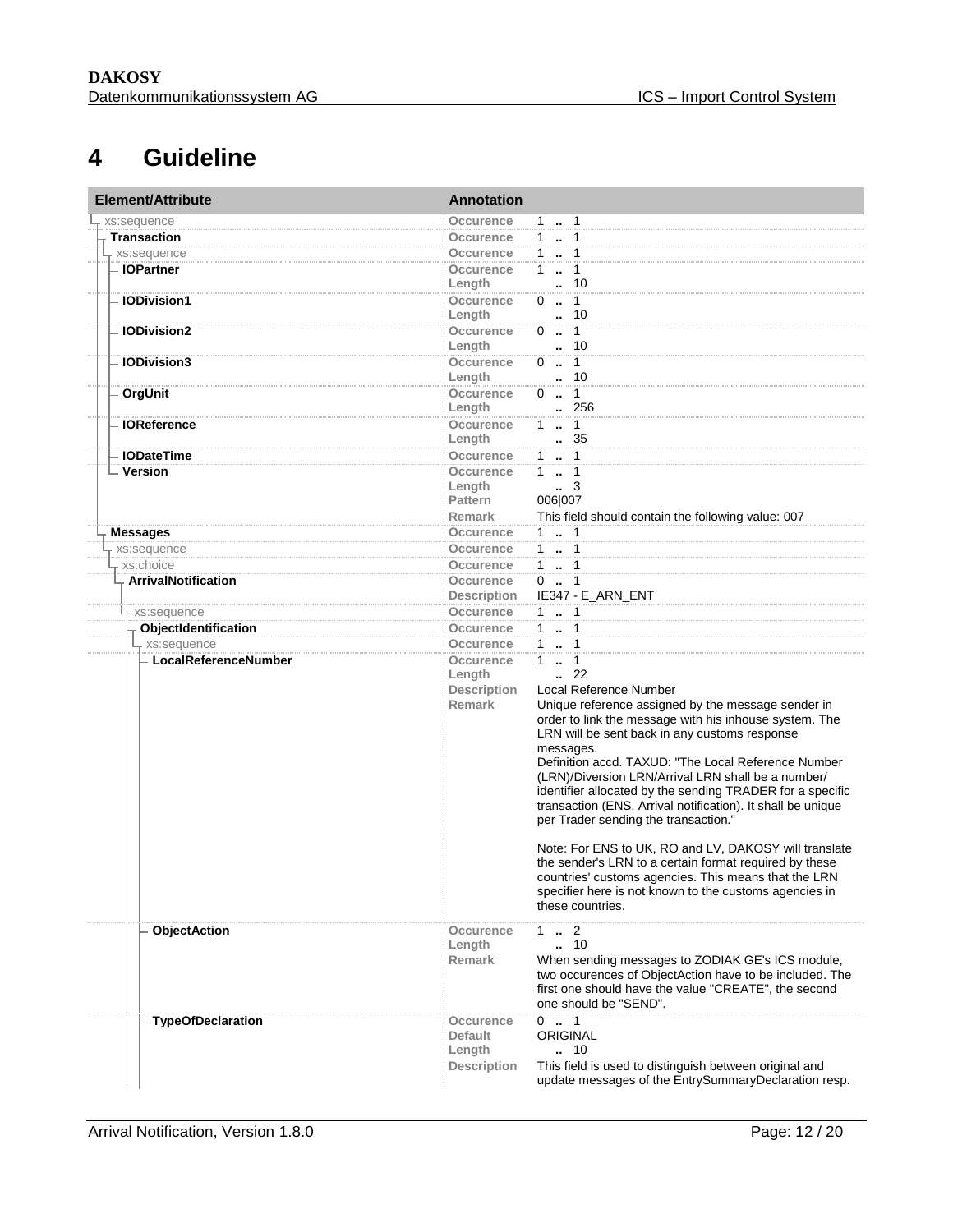**DAKOSY**  Datenkommunikationssystem AG

| Element/Attribute                  | <b>Annotation</b>       |                                                                                                                                                                                                         |  |
|------------------------------------|-------------------------|---------------------------------------------------------------------------------------------------------------------------------------------------------------------------------------------------------|--|
|                                    | <b>Remark</b>           | the EntrySummaryDeclarationAck.<br>'ORIGINAL' => ZODIAK ICS sends E_ENS_DAT (Entry<br><b>Summary Declaration)</b><br>'UPDATE' => ZODIAK ICS sends E_ENS_AMD<br>(Amendment to Entry Summary Declaration) |  |
|                                    | <b>Applicable Codes</b> |                                                                                                                                                                                                         |  |
|                                    | <b>ORIGINAL</b>         |                                                                                                                                                                                                         |  |
|                                    | <b>UPDATE</b>           |                                                                                                                                                                                                         |  |
| - Operator                         | Occurence               | $0 \t  1$                                                                                                                                                                                               |  |
|                                    | Length                  | $\cdot$ 20                                                                                                                                                                                              |  |
|                                    | <b>Remark</b>           | This field can be used to specify the username of the                                                                                                                                                   |  |
|                                    |                         | person sending the message from an inhouse system.                                                                                                                                                      |  |
| Header                             | Occurence               | $1 \t  \t 1$                                                                                                                                                                                            |  |
|                                    | <b>Description</b>      | Header data                                                                                                                                                                                             |  |
| - xs:sequence                      | Occurence               | 1 . 1                                                                                                                                                                                                   |  |
| <b>TransportModeAtBorder</b>       | Occurence               | $1 \t . 1$                                                                                                                                                                                              |  |
|                                    | Length                  | 1                                                                                                                                                                                                       |  |
|                                    | <b>Description</b>      | Code for transport mode at border                                                                                                                                                                       |  |
|                                    |                         | $0$ . 1                                                                                                                                                                                                 |  |
| IdentityOfMeansOfTransportAtBorder | Occurence               |                                                                                                                                                                                                         |  |
| xs:sequence                        | Occurence               | $1 - 1$                                                                                                                                                                                                 |  |
| - NationalityCrossingBorder        | Occurence               | $0$ . 1                                                                                                                                                                                                 |  |
|                                    | <b>Pattern</b>          | $[a-zA-Z](2)$                                                                                                                                                                                           |  |
|                                    | <b>Description</b>      | Country of origin of nationality crossing border (coded)                                                                                                                                                |  |
| - IdentityCrossingBorder           | Occurence               | $0 \t  1$                                                                                                                                                                                               |  |
|                                    | Length                  | $\ldots$ 27                                                                                                                                                                                             |  |
|                                    | <b>Description</b>      | Name or indicator of the registration number (means of<br>transport at border)                                                                                                                          |  |
|                                    | <b>Remark</b>           | For sea freight, the vessel's IMO or ENI number has to be<br>submitted here. The field must not be used in case of air<br>freight (TransportModeAtBorder = $4$ )                                        |  |
| - NameCrossingBorder               | Occurence<br>Length     | $0 \t  1$<br>$\begin{array}{c} 0.00000 \\ -0.00000 \\ \hline \end{array}$                                                                                                                               |  |
| <b>MeansOfTransportDetails</b>     | Occurence               | $0$ . 1                                                                                                                                                                                                 |  |
|                                    | <b>Description</b>      | Additional information on the means of transport which is<br>required when sending declarations for a first customs<br>office at entry located in the Netherlands only.                                 |  |
| xs:sequence                        | Occurence               | $1 \t  \t 1$                                                                                                                                                                                            |  |
| <b>CertificateOfRegistry</b>       | Occurence               | $1 \t  1$                                                                                                                                                                                               |  |
|                                    | <b>FractionDigits 0</b> |                                                                                                                                                                                                         |  |
|                                    | <b>TotalDigits</b>      | 3                                                                                                                                                                                                       |  |
|                                    | <b>Inclusive</b>        | 0                                                                                                                                                                                                       |  |
|                                    | <b>Pattern</b>          | $\{d\}$                                                                                                                                                                                                 |  |
|                                    | <b>Description</b>      | Descr. accd. Dutch customs: "Official certificate stating the<br>vessel's registry"                                                                                                                     |  |
| CertificateRegistrationDate        | Occurence               | 1 . 1                                                                                                                                                                                                   |  |
|                                    | <b>Description</b>      | Descr. accd. Dutch customs: "The conveyance registration<br>date of the means of transport"                                                                                                             |  |
| CertificationRegistrationPlace     | Occurence               | $1 \t  \t 1$                                                                                                                                                                                            |  |
|                                    | Length                  | 55                                                                                                                                                                                                      |  |
|                                    | Pattern                 | $[A-Z]\{5\}$                                                                                                                                                                                            |  |
|                                    | <b>Description</b>      | Descr. accd. Dutch customs: "in this case the conveyance<br>registration place of the means of transport"                                                                                               |  |
| GrossTonnage                       | Occurence               | $1 \t  1$                                                                                                                                                                                               |  |
|                                    | <b>FractionDigits 0</b> |                                                                                                                                                                                                         |  |
|                                    | <b>TotalDigits</b>      | 18                                                                                                                                                                                                      |  |
|                                    | Remark                  | This element is used for arrival notifications to Dutch                                                                                                                                                 |  |
|                                    |                         | customs only.                                                                                                                                                                                           |  |
|                                    |                         |                                                                                                                                                                                                         |  |
|                                    | <b>Description</b>      | Gross Tonnage of the means of transport                                                                                                                                                                 |  |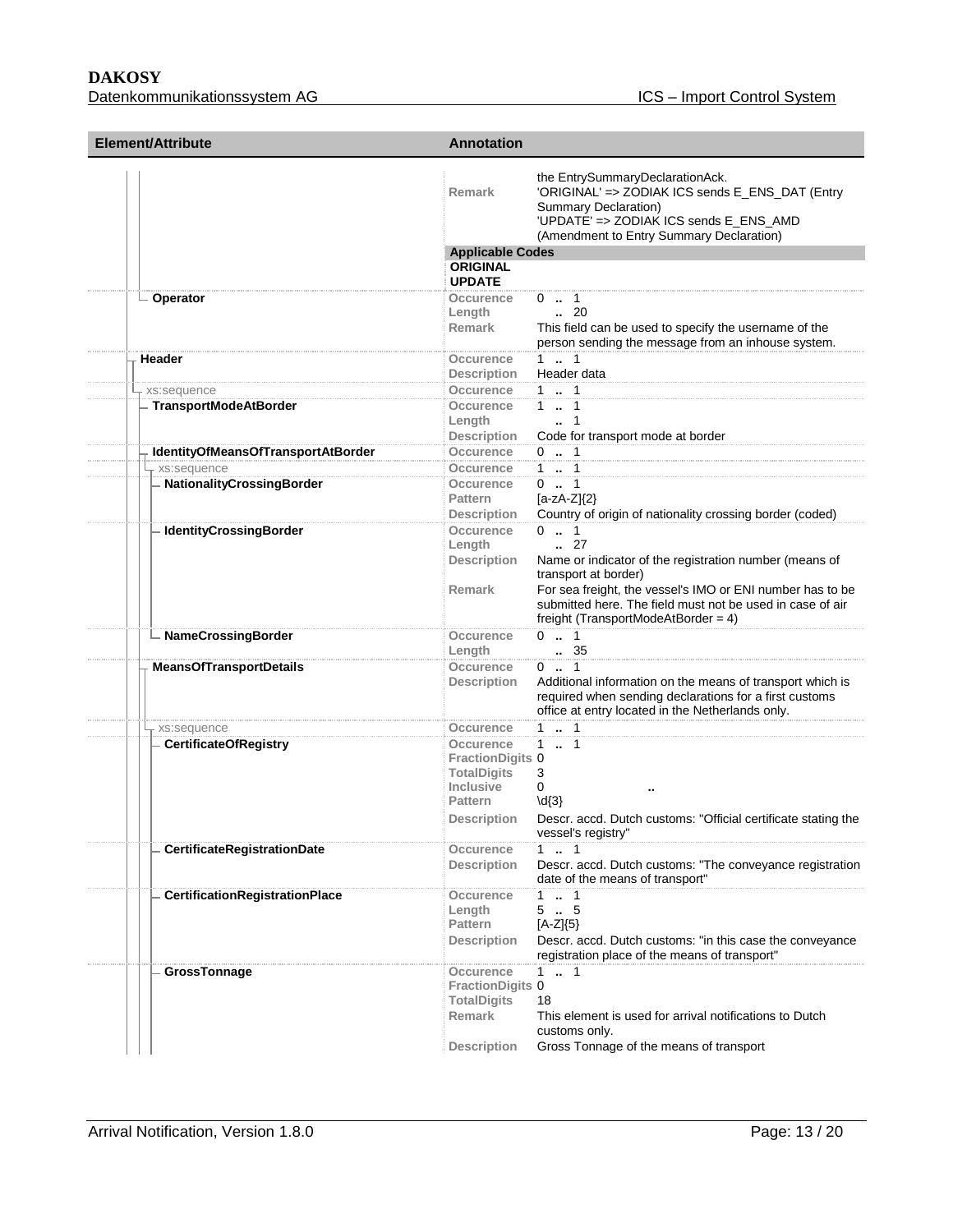### **DAKOSY**

m.

| Element/Attribute                   | <b>Annotation</b>                                                                          |                                                                                                                                                                                                                                                                                                                                      |  |
|-------------------------------------|--------------------------------------------------------------------------------------------|--------------------------------------------------------------------------------------------------------------------------------------------------------------------------------------------------------------------------------------------------------------------------------------------------------------------------------------|--|
| <b>NetTonnage</b>                   | Occurence<br><b>FractionDigits 0</b><br><b>TotalDigits</b><br>Remark<br><b>Description</b> | 1 . 1<br>18<br>This element is used for arrival notifications to Dutch<br>customs only.<br>Net Tonnage of the means of transport                                                                                                                                                                                                     |  |
| <b>CallInformation</b>              | Occurence<br><b>Description</b>                                                            | $0 \t  1$<br>Additional information which is required when sending<br>declarations for a first customs office at entry located in<br>the Netherlands only.                                                                                                                                                                           |  |
| xs:sequence                         | Occurence                                                                                  | $1 - 1$                                                                                                                                                                                                                                                                                                                              |  |
| <b>PurposeOfCall</b>                | Occurence<br>Length<br><b>Remark</b>                                                       | $1 \quad 1$<br>$\ldots$ 3<br>Important codes:<br>1 - Cargo Operations<br>16 - Unloading Cargo<br>17 - Loading Cargo<br>Other codes described at: http://douane.nl/<br>codeboek_sagitta/huidig/html/tabel-<br>codeboek%20sagitta%2C%20onderdeel%20binnenbrenge<br>$n-n12.html$                                                        |  |
|                                     | <b>Description</b>                                                                         | Purpose of call                                                                                                                                                                                                                                                                                                                      |  |
| <b>CallReferenceNumber</b>          | Occurence<br>Length<br><b>Description</b>                                                  | $0 \t  1$<br>$\, 35$<br>Unique number identifying a vessel or airplane to a<br>particular trip and/or berth within the same (air)port.<br>Known to Dutch customs as 'Bezoeknummer'                                                                                                                                                   |  |
| <b>NumberOfCrew</b>                 | Occurence<br><b>FractionDigits 0</b><br><b>TotalDigits</b>                                 | $1 \t  1$<br>4                                                                                                                                                                                                                                                                                                                       |  |
| <b>NumberOfPassengers</b>           | Occurence<br><b>FractionDigits 0</b><br><b>TotalDigits</b>                                 | $1 \t  \t 1$<br>4                                                                                                                                                                                                                                                                                                                    |  |
| <b>MeansOfTransportPosition</b>     | Occurence<br>Length<br><b>Remark</b><br><b>Description</b>                                 | 1 . 1<br>$\ldots$ 11<br>Codelist available at http://douane.nl/codeboek_sagitta/<br>huidig/html/tabel-<br>codeboek%20sagitta%2C%20onderdeel%20binnenbrenge<br>n-n24.html (columns "Verklaring" and "Bijzonderheden"<br>describe which code applies to which location)<br>Position of the means fo transport within the air-/sea port |  |
| ConveyanceReferenceNumber           | <b>Occurence</b><br>Length<br><b>Description</b><br><b>Remark</b>                          | $0 \t  1$<br>. 35<br>Identifier of conveyance reference number, e.g. voyage,<br>trip or flight number<br>For air freight, the flight number has to be sent here.<br>There is no need to indicate a conveyance reference<br>number for sea freight.                                                                                   |  |
| <b>ETD</b>                          | Occurence<br><b>Description</b>                                                            | $0 \t  1$<br>DAKOSY uses this field internally for certain airfreight<br>related declarations/situations                                                                                                                                                                                                                             |  |
| <b>DateAndTimeOfPresentation</b>    | Occurence<br><b>Description</b><br>Remark                                                  | $1 \t  1$<br>Date and time of arrival of the goods<br>This corresponds to the actual time of arrival of the means<br>of transport at the first customs office at entry                                                                                                                                                               |  |
| <b>ExpectedDateAndTimeOfArrival</b> | Occurence<br><b>Description</b><br>Remark                                                  | $1 \t  \t 1$<br>Date and time of arrival that have been declared in the<br>ENS referenced via arrival notification<br>The arrival date indicated here is part of the entry key. I.e.                                                                                                                                                 |  |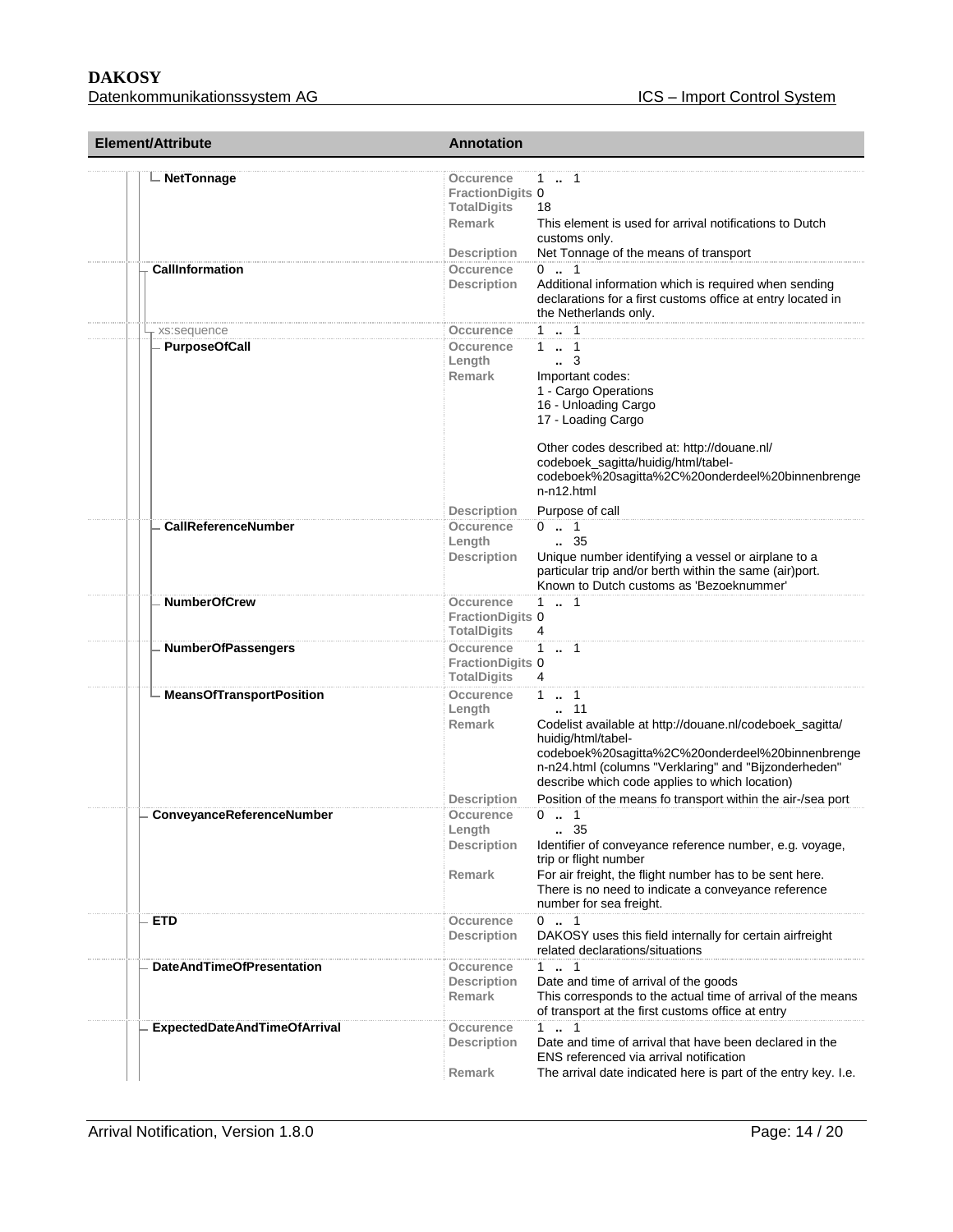#### **DAKOSY**

Datenkommunikationssystem AG ICS – Import Control System

| <b>Element/Attribute</b>                | <b>Annotation</b>                                                                                                            |                                                                                                                                                                                                                                                                                                                                                                                         |
|-----------------------------------------|------------------------------------------------------------------------------------------------------------------------------|-----------------------------------------------------------------------------------------------------------------------------------------------------------------------------------------------------------------------------------------------------------------------------------------------------------------------------------------------------------------------------------------|
|                                         |                                                                                                                              | when sending an arrival notification on entry key (vessel)<br>level, it must be identical to the ETA that was sent for the<br>ENS that should be covered by the arrival notification.<br>NOTE: Most countries will only evaluate the year/month/<br>day for the Entry Key, however, Finnish and Romanian<br>customs also check the time.                                                |
| CountryCodeOfOfficeOfFirstEntryDeclared | Occurence<br><b>Pattern</b><br>Description                                                                                   | $0 \t  1$<br>$[a-zA-Z]\{2\}$<br>Code for the country where the first Customs office of<br>entry (declared in the ENS declaration) is located.                                                                                                                                                                                                                                           |
| WarehouseReferenceNumber                | Occurence<br>Length<br><b>Description</b>                                                                                    | $0 \cdot 1$<br>. 17<br>Finnish customs expect this information if goods are to be<br>unloaded to a warehouse.                                                                                                                                                                                                                                                                           |
| UnloadingIndicator                      | Occurence<br>Default<br><b>FractionDigits 0</b><br><b>TotalDigits</b><br><b>Inclusive</b><br><b>Pattern</b><br><b>Remark</b> | $0 \t  1$<br>0<br>1<br>0<br>1<br>$\{d\}$<br>This field should be set to 1 if the arrival notice is sent to<br>Finnish customs and the goods are to be unloaded at the<br>Finnish port to which this message is sent.<br>It can be omitted if the arrival notification is not sent to<br>Finland.<br>Unloading Indicator = $0 \rightarrow$ IE347<br>Unloading Indicator = $1 -$ > IE3470 |
| <b>PortOfArrival</b>                    | Occurence<br>Length<br>Pattern<br><b>Description</b>                                                                         | $0 \t  1$<br>55<br>$[A-Z]\{5\}$<br>Will be sent as "PortOfArrival" to Dutch customs or as<br>"Place of Unloading" to Finnish customs                                                                                                                                                                                                                                                    |
| <b>PortOfArrivalName</b>                | Occurence<br>Length                                                                                                          | $0 \t  1$<br>. 35                                                                                                                                                                                                                                                                                                                                                                       |
| <b>LastPortOfCall</b>                   | Occurence<br>Length<br><b>Pattern</b><br><b>Description</b>                                                                  | $0 \t  1$<br>$5-.5$<br>$[A-Z]\{5\}$<br>Sent to Dutch customs as "Last Port of Call"                                                                                                                                                                                                                                                                                                     |
| <b>OtherLastPortsOfCall</b>             | Occurence                                                                                                                    | $0 \t  1$                                                                                                                                                                                                                                                                                                                                                                               |
| xs:sequence                             | Occurence                                                                                                                    | 11                                                                                                                                                                                                                                                                                                                                                                                      |
| - OtherLastPortOfCall                   | Occurence<br>Length<br>Pattern                                                                                               | $1 \t . 9$<br>5.<br>5<br>[A-Z]{5}                                                                                                                                                                                                                                                                                                                                                       |
| <b>TotalNumberOfArrivalItems</b>        | Occurence<br><b>FractionDigits 0</b><br><b>TotalDigits</b><br><b>Remark</b><br><b>Description</b>                            | $1 - 1$<br>5<br>Count of <arrivalitem> Elements within the message<br/>Total sum of the arrival item elements sent</arrivalitem>                                                                                                                                                                                                                                                        |
| <b>TotalNumberOfArrivalPackages</b>     | Occurence<br><b>FractionDigits 0</b><br><b>TotalDigits</b><br><b>Description</b>                                             | $1 \t  \t 1$<br>10<br>Total number or arrival packages                                                                                                                                                                                                                                                                                                                                  |
| <b>TotalGrossMass</b>                   | Occurence<br><b>FractionDigits 3</b><br><b>TotalDigits</b><br><b>Description</b>                                             | $1 \t  \t 1$<br>11<br>Total gross mass for all items indicated in kilogram<br>specified in the Arrival notification                                                                                                                                                                                                                                                                     |
| <b>TraderAtEntryCarrier</b>             | Occurence                                                                                                                    | 11                                                                                                                                                                                                                                                                                                                                                                                      |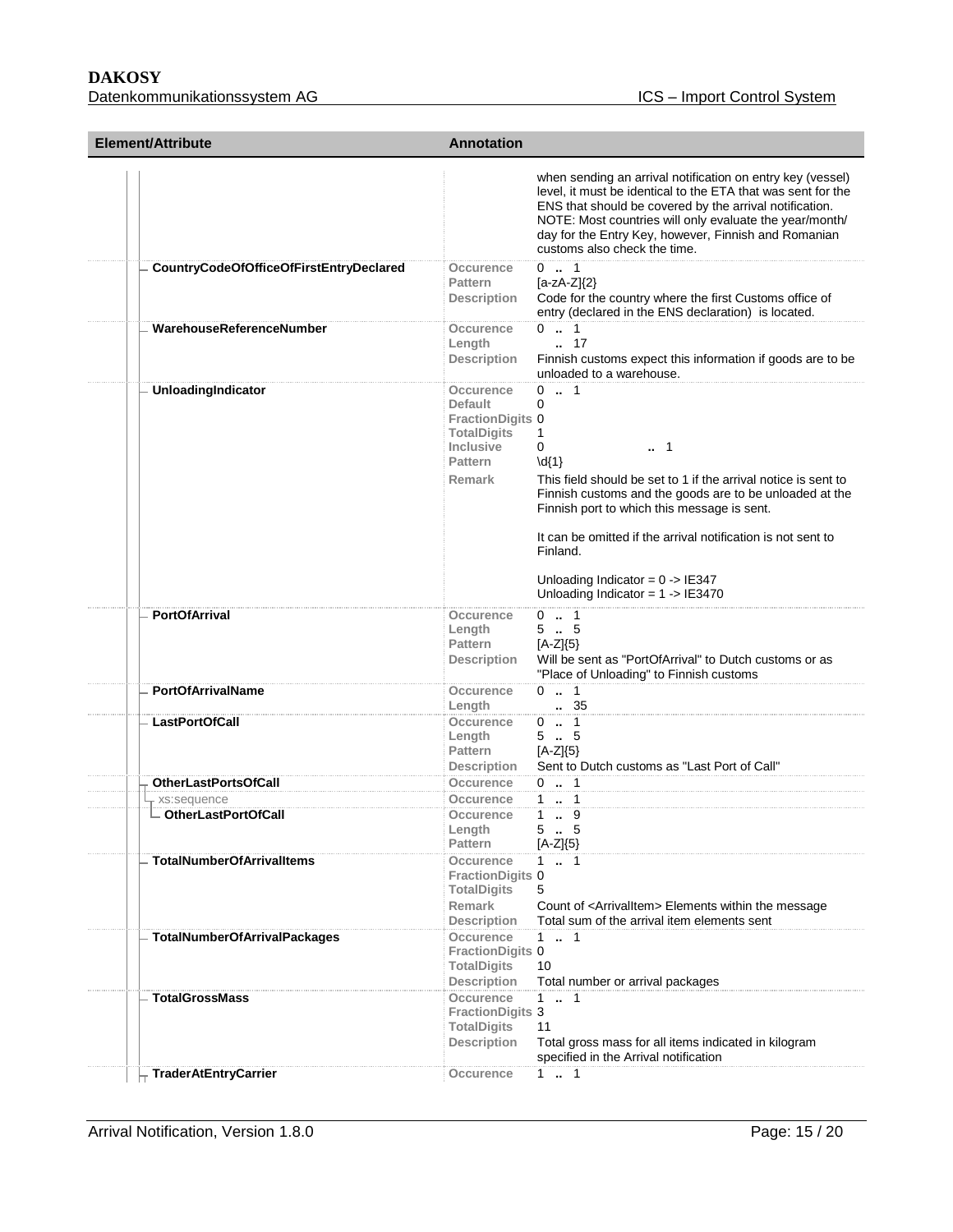| Element/Attribute                   | <b>Annotation</b>                 |                                                                                                               |  |
|-------------------------------------|-----------------------------------|---------------------------------------------------------------------------------------------------------------|--|
|                                     | <b>Description</b>                | Information about the trader at entry (carrier)                                                               |  |
| xs:sequence                         | <b>Occurence</b><br>1  1          |                                                                                                               |  |
| <b>TIN</b>                          | $1 - 1$<br>Occurence              |                                                                                                               |  |
|                                     | $\ldots$ 17<br>Length             |                                                                                                               |  |
|                                     | Remark                            | An EORI-TIN consists of a two-digit countrycode (e.g.                                                         |  |
|                                     |                                   | 'DE') and up to 15 alphanumeric characters, e.g.                                                              |  |
|                                     |                                   | CZ1234FGH55                                                                                                   |  |
|                                     | EORI-TIN<br><b>Description</b>    |                                                                                                               |  |
| <b>BranchNumber</b>                 | Occurence<br>$0 \t  1$            |                                                                                                               |  |
|                                     | <b>Pattern</b><br>$\{d\}$         |                                                                                                               |  |
|                                     | <b>Remark</b>                     | The branch number is 4-digit numeric. '0000' must be                                                          |  |
|                                     | number(s).                        | transmitted, if the participant did not apply for branch                                                      |  |
|                                     |                                   | Branch (0000 - 9999).                                                                                         |  |
| <b>Address</b>                      | $0 \t . 1$<br>Occurence           |                                                                                                               |  |
| xs:sequence                         | $1 \t  \t 1$<br><b>Occurence</b>  |                                                                                                               |  |
| Name                                | $0 \t . 1$<br>Occurence           |                                                                                                               |  |
|                                     | Length<br>. 35                    |                                                                                                               |  |
| Name2                               | $0 \t  1$<br>Occurence            |                                                                                                               |  |
|                                     | $\, 35$<br>Length                 |                                                                                                               |  |
|                                     | Description                       | Name Continuation                                                                                             |  |
|                                     | <b>Remark</b>                     | This field is used for sending the 2nd part of the company                                                    |  |
|                                     |                                   | name (if the name is longer than 35 char). It is used by                                                      |  |
|                                     |                                   | Finnish customs only.                                                                                         |  |
| <b>StreetAndNumber</b>              | $0 \t  1$<br>Occurence            |                                                                                                               |  |
|                                     | . 35<br>Length                    |                                                                                                               |  |
| Country                             | <b>Occurence</b><br>$0 \t  1$     |                                                                                                               |  |
|                                     | <b>Pattern</b><br>$[a-zA-Z](2)$   |                                                                                                               |  |
| Postcode                            | $0 \t  1$<br>Occurence            |                                                                                                               |  |
|                                     | Length<br>9                       |                                                                                                               |  |
| City                                | Occurence<br>$1 \t  1$            |                                                                                                               |  |
|                                     | Length<br>35                      |                                                                                                               |  |
| - LanguageCode                      | <b>Occurence</b><br>$0 \t  1$     |                                                                                                               |  |
|                                     | <b>Pattern</b><br>$[a-zA-Z](2)$   |                                                                                                               |  |
|                                     | <b>Description</b>                | This field can be used to provide a two-character language                                                    |  |
|                                     |                                   | code, describing the language used for address and                                                            |  |
|                                     |                                   | contact data. Whether this field is used and whether it is<br>mandatory depends on the receiving country of a |  |
|                                     | message.                          |                                                                                                               |  |
|                                     | $0 \t . 1$                        |                                                                                                               |  |
| xs:sequence<br><b>ContactPerson</b> | Occurence<br>Occurence            |                                                                                                               |  |
|                                     | $0 \t  1$<br>$1 - 1$<br>Occurence |                                                                                                               |  |
| xs:sequence<br><b>Name</b>          | $1 \t  \t 1$<br>Occurence         |                                                                                                               |  |
|                                     | Length<br>35                      |                                                                                                               |  |
|                                     | <b>Description</b>                | Name of contact person (in the company)                                                                       |  |
| CompanyPosition                     | <b>Occurence</b><br>$0 \t  1$     |                                                                                                               |  |
|                                     | 35<br>Length                      |                                                                                                               |  |
|                                     | <b>Description</b>                | Position of the contact person (in the company)                                                               |  |
| PhoneNumber                         | $1 - 1$<br><b>Occurence</b>       |                                                                                                               |  |
|                                     | 35<br>Length                      |                                                                                                               |  |
|                                     | <b>Description</b>                | Phone number of the contact person (in the company)                                                           |  |
| Fax                                 | Occurence<br>$0$ . 1              |                                                                                                               |  |
|                                     | . 35<br>Length                    |                                                                                                               |  |
|                                     | <b>Description</b>                | Fax of the contact person (in the company)                                                                    |  |
| <b>EmailAddress</b>                 | Occurence<br>$0 \t  1$            |                                                                                                               |  |
|                                     | 256<br>Length                     |                                                                                                               |  |
|                                     | <b>Description</b>                | Email address of the contact person (in the company)                                                          |  |
| <b>RIN</b>                          | Occurence<br>$0 \t  1$            |                                                                                                               |  |
|                                     | . 17<br>Length                    |                                                                                                               |  |
|                                     | <b>Description</b>                | The 'RIN' will only be used for certain messages to                                                           |  |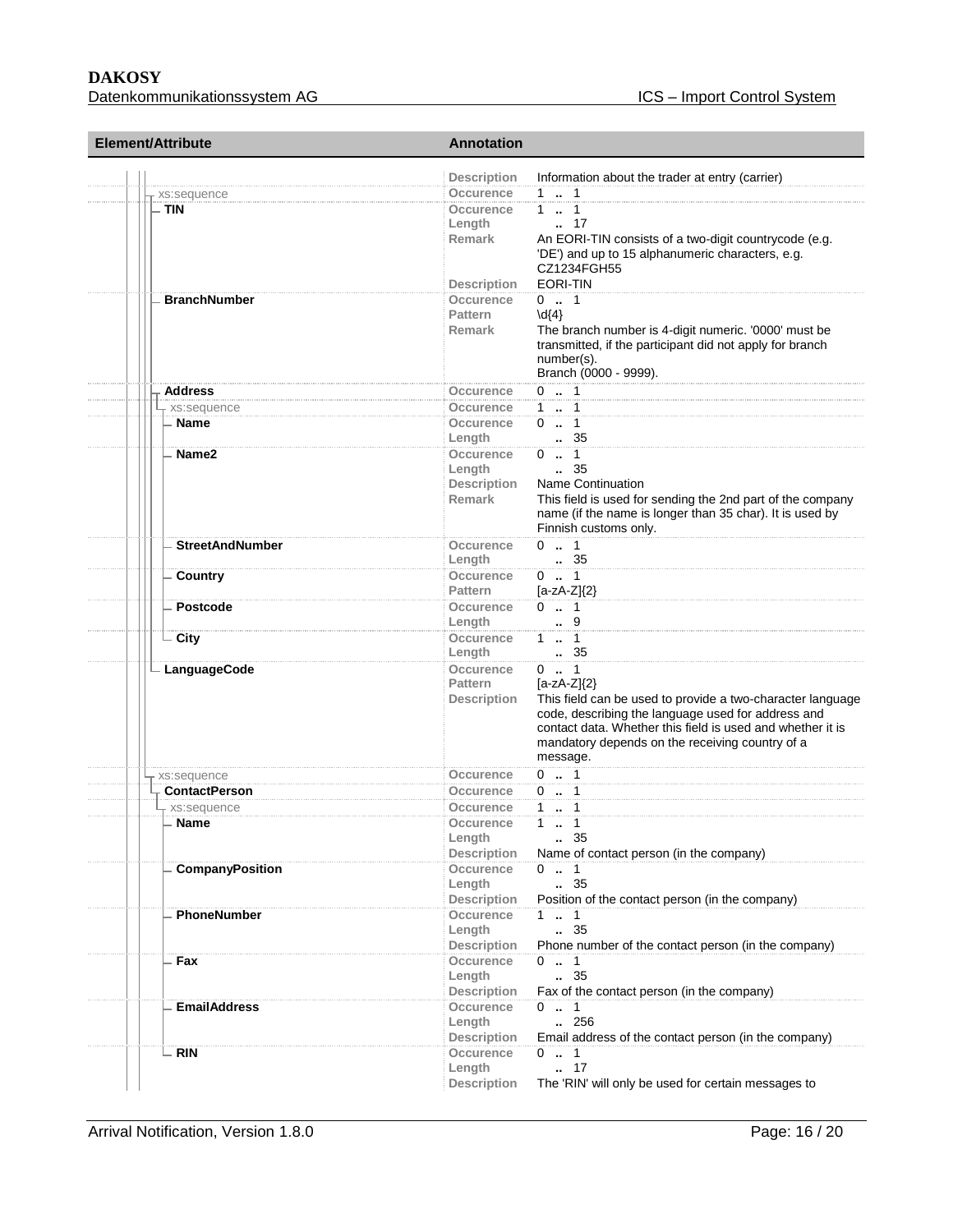| Element/Attribute      | <b>Annotation</b>                                                                                                                                                                                                                                                                                                                  |
|------------------------|------------------------------------------------------------------------------------------------------------------------------------------------------------------------------------------------------------------------------------------------------------------------------------------------------------------------------------|
|                        | customs in Austria                                                                                                                                                                                                                                                                                                                 |
| Agent                  | $0 \t  1$<br>Occurence<br>Additional information which is required when sending air<br><b>Description</b><br>freight declarations for a first customs office at entry<br>located in the Netherlands only.                                                                                                                          |
| - xs:sequence          | $1 \t  \t 1$<br>Occurence                                                                                                                                                                                                                                                                                                          |
| - TIN                  | $0 \t  1$<br>Occurence<br>Length<br>17<br><b>Remark</b><br>An EORI-TIN consists of a two-digit countrycode (e.g.<br>'DE') and up to 15 alphanumeric characters, e.g.<br>CZ1234FGH55<br><b>EORI-TIN</b><br><b>Description</b>                                                                                                       |
| <b>BranchNumber</b>    | $0 \t  1$                                                                                                                                                                                                                                                                                                                          |
|                        | <b>Occurence</b><br><b>Pattern</b><br>$\{4\}$<br>The branch number is 4-digit numeric. '0000' must be<br>Remark<br>transmitted, if the participant did not apply for branch<br>number(s).<br>Branch (0000 - 9999).                                                                                                                 |
| <b>Address</b>         | $0 \t  \t 1$<br>Occurence                                                                                                                                                                                                                                                                                                          |
| xs:sequence            | $1 - 1$<br>Occurence                                                                                                                                                                                                                                                                                                               |
| <b>Name</b>            | $0 \t  1$<br>Occurence<br>. 35<br>Length                                                                                                                                                                                                                                                                                           |
| Name2                  | $0 \t  \t 1$<br>Occurence<br>$\frac{1}{2}$ 35<br>Length<br><b>Description</b><br>Name Continuation<br>This field is used for sending the 2nd part of the company<br>Remark<br>name (if the name is longer than 35 char). It is used by<br>Finnish customs only.                                                                    |
| <b>StreetAndNumber</b> | $0 \t . 1$<br>Occurence<br>$\therefore$ 35<br>Length                                                                                                                                                                                                                                                                               |
| Country                | Occurence<br>$0 \t  1$<br><b>Pattern</b><br>$[a-zA-Z]\{2\}$                                                                                                                                                                                                                                                                        |
| Postcode               | $0 \t  1$<br>Occurence<br>9<br>Length                                                                                                                                                                                                                                                                                              |
| City                   | $1 - 1$<br>Occurence<br>Length                                                                                                                                                                                                                                                                                                     |
| ∟ LanguageCode         | $0 \t  1$<br>Occurence<br><b>Pattern</b><br>$[a-zA-Z]\{2\}$<br>This field can be used to provide a two-character language<br><b>Description</b><br>code, describing the language used for address and<br>contact data. Whether this field is used and whether it is<br>mandatory depends on the receiving country of a<br>message. |
| xs:sequence            | Occurence<br>0<br>$\therefore$ 1                                                                                                                                                                                                                                                                                                   |
| <b>ContactPerson</b>   | $0 \t  1$<br>Occurence                                                                                                                                                                                                                                                                                                             |
| xs:sequence            | 1  1<br>Occurence                                                                                                                                                                                                                                                                                                                  |
| Name                   | $1 - 1$<br>Occurence<br>Length<br>35<br><b>Description</b><br>Name of contact person (in the company)                                                                                                                                                                                                                              |
| CompanyPosition        | $0 \t  1$<br>Occurence<br>Length<br>35<br><b>Description</b><br>Position of the contact person (in the company)                                                                                                                                                                                                                    |
| PhoneNumber            | Occurence<br>1.1<br>. 35<br>Length<br>Phone number of the contact person (in the company)<br><b>Description</b>                                                                                                                                                                                                                    |
| Fax                    | Occurence<br>$0 \t  1$<br>. 35<br>Length<br><b>Description</b><br>Fax of the contact person (in the company)                                                                                                                                                                                                                       |
| <b>EmailAddress</b>    | Occurence<br>$0 \t  1$<br>256<br>Length                                                                                                                                                                                                                                                                                            |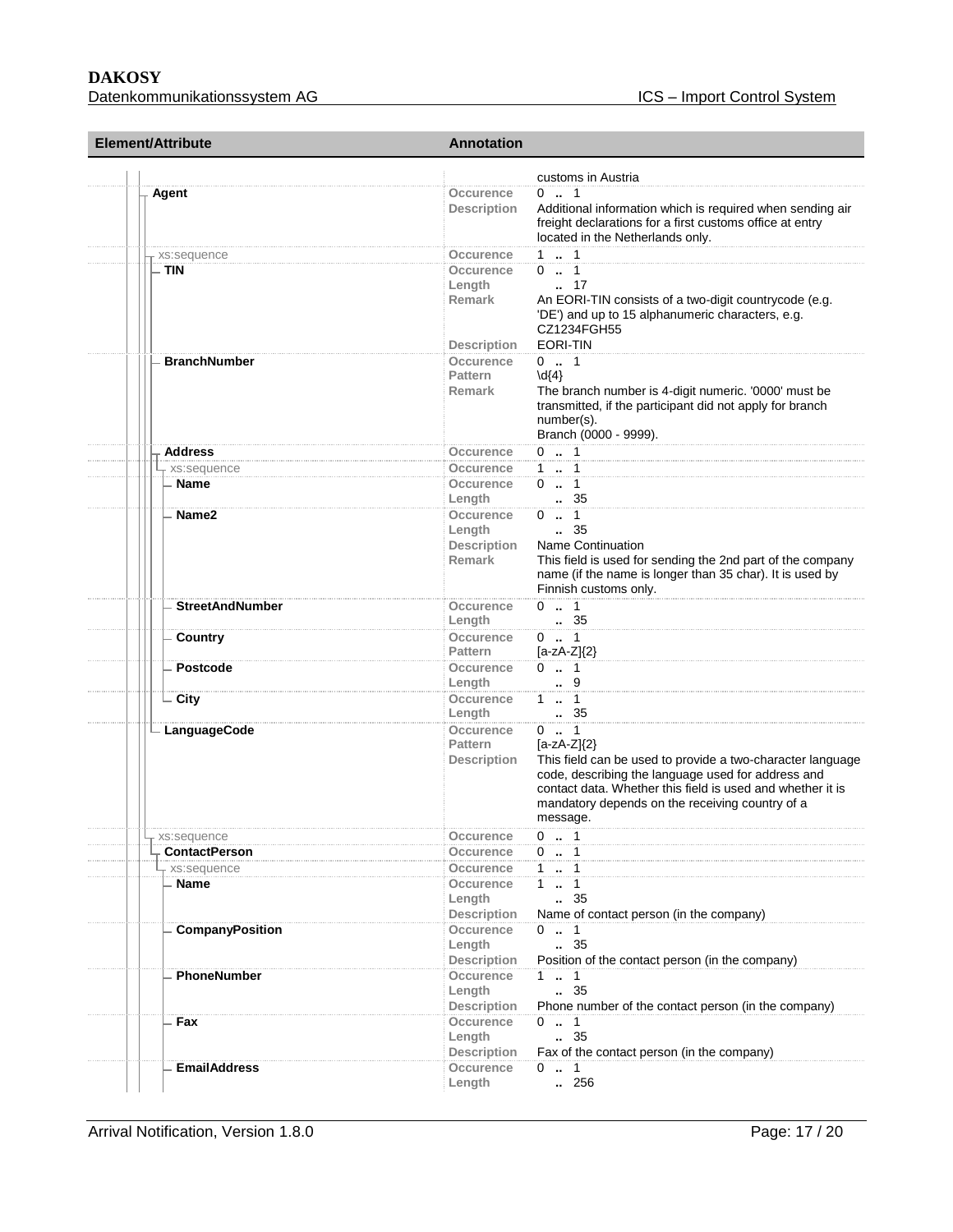## **DAKOSY**

| Element/Attribute                      | <b>Annotation</b>                                               |                                                                                                                                                                                                                 |
|----------------------------------------|-----------------------------------------------------------------|-----------------------------------------------------------------------------------------------------------------------------------------------------------------------------------------------------------------|
| <b>RIN</b>                             | <b>Description</b><br>Occurence<br>Length<br><b>Description</b> | Email address of the contact person (in the company)<br>$0 \t . 1$<br>$\ldots$ 17<br>The 'RIN' will only be used for certain messages to<br>customs in Austria                                                  |
| xs:choice                              | Occurence                                                       | $1 \t  \t 1$                                                                                                                                                                                                    |
| CustomsOfficeActualOfficeOfFirstEntry  | Occurence<br>Length<br><b>Pattern</b><br><b>Remark</b>          | $1 \t  \t 1$<br>8. 8<br>[A-Z]{2}[A-Z0-9]{6}<br>This has to be a code from the COL (see http://ec.<br>europa.eu/taxation_customs/dds/csrdhome_en.htm)                                                            |
| - LocationCode                         | Occurence<br>Length<br><b>Pattern</b><br><b>Description</b>     | 1.1<br>$5-.5$<br>$[A-Z]\{5\}$<br>As an alternative for the customs office code of actual<br>entry one might specify the UNLoCode of the actual entry<br>location here                                           |
| <b>Arrivalltems</b>                    | Occurence<br><b>Description</b><br>Remark                       | $0 \t  1$<br>Information about the items<br>Occurences of the ArrivalItem Element are used to specify<br>individual transport document references or MRN for<br>which the arrival notification should be filed. |
| xs:sequence                            | Occurence                                                       | $1 - 1$                                                                                                                                                                                                         |
| <b>Arrivalltem</b>                     | Occurence                                                       | 1  99999                                                                                                                                                                                                        |
| xs:sequence                            | Occurence                                                       | 11                                                                                                                                                                                                              |
| <b>GoodsItemNumber</b>                 | Occurence<br><b>FractionDigits 0</b><br><b>TotalDigits</b>      | $1 \t  \t 1$<br>5                                                                                                                                                                                               |
| <b>TransportDocumentData</b>           | <b>Description</b><br>Occurence<br><b>Description</b>           | Consecutive number of related arrived goods item<br>$1 \t  1$<br>Information about transport documents                                                                                                          |
| xs:sequence                            | <b>Occurence</b>                                                | $1 \t  \t 1$                                                                                                                                                                                                    |
| DocumentType                           | Occurence<br>Length<br><b>Description</b>                       | $1 \t  \t 1$<br>4<br>Document type code                                                                                                                                                                         |
| - TransportDocumentReference           | Occurence<br>Length<br><b>Description</b>                       | $1 \t  1$<br>$\,-.35$<br>Classification criterion of transport document                                                                                                                                         |
| <b>CustomsDataReferences</b>           | <b>Occurence</b><br><b>Remark</b>                               | $0 \dots 1$<br>Occurences of the CustomsDataReference Element are<br>used to specify individual MRN "within" a transport<br>document for which the arrival notification should be filed.                        |
| - xs:sequence                          | Occurence                                                       | $1 \t  \t 1$                                                                                                                                                                                                    |
| <b>CustomsDataReference</b>            | Occurence<br>Description<br>Occurence                           | 1  99999<br>Information about related ENS declaration procedures<br>$1 - 1$                                                                                                                                     |
| xs:sequence<br><b>MRN</b>              | Occurence                                                       | $1 - 1$                                                                                                                                                                                                         |
|                                        | Length<br><b>Description</b>                                    | 1818<br>Movement reference number (MRN) associated with the<br>ENS declaration procedure                                                                                                                        |
| <b>CountryCodeOfOfficeOfFirstEntry</b> | Occurence<br>Pattern<br><b>Description</b>                      | $0 \t  1$<br>$[a-zA-Z]\{2\}$<br>Country code for the country with the Customs office of<br>first entry declared in the ENS declaration                                                                          |
| <b>GoodsItemNumbers</b>                | Occurence                                                       | $0 \t  1$                                                                                                                                                                                                       |
| xs:sequence                            | Occurence                                                       | 1  1                                                                                                                                                                                                            |
| <b>GoodsItemNumber</b>                 | Occurence<br><b>FractionDigits 0</b><br><b>TotalDigits</b>      | $\mathbf{1}$<br>999<br>5                                                                                                                                                                                        |
|                                        | <b>Description</b>                                              | Detailed information about related ENS procedures                                                                                                                                                               |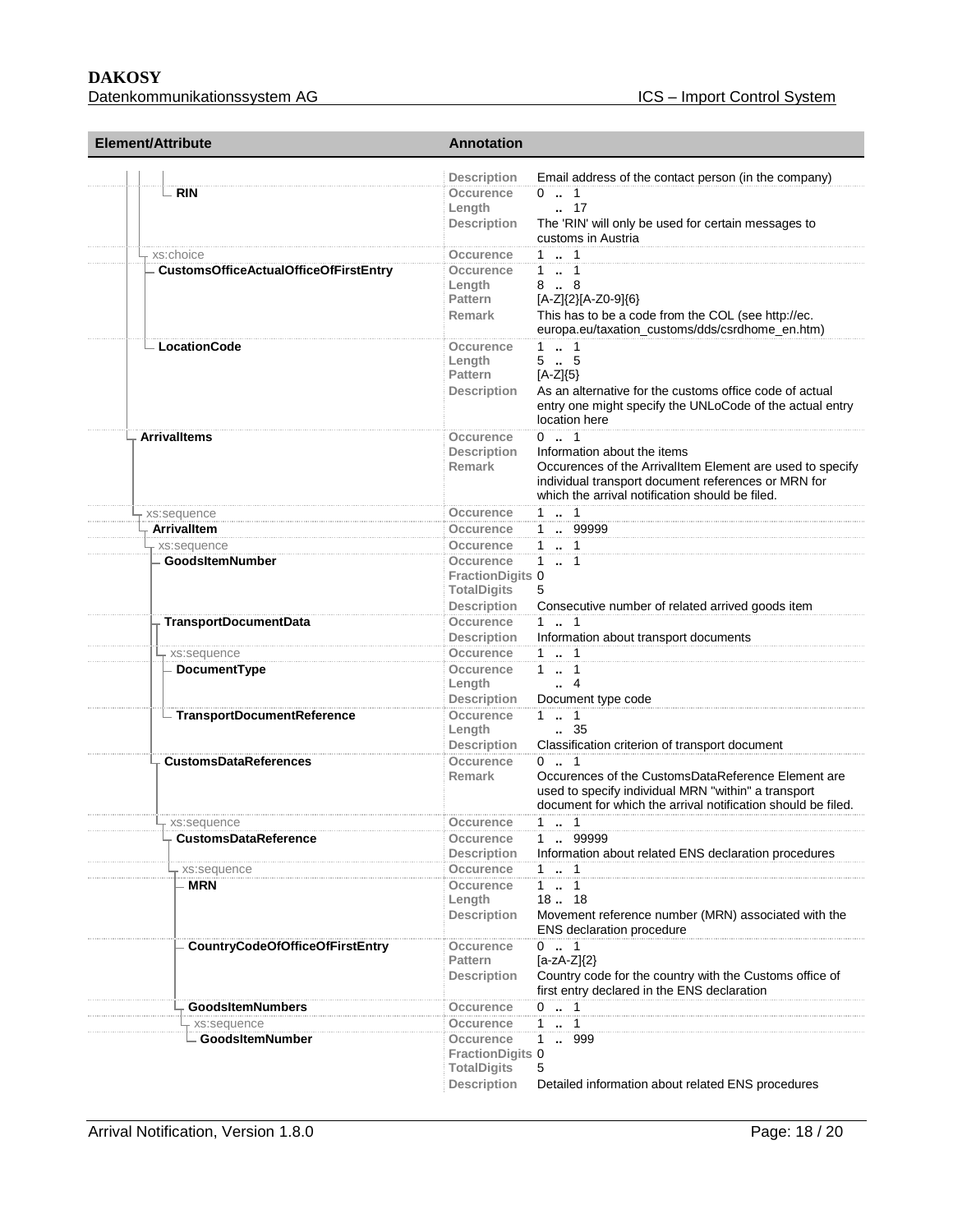#### **Element/Attribute Annotation**

 Item number to movement reference number (MRN) of the ENS declaration referring to the presentation.